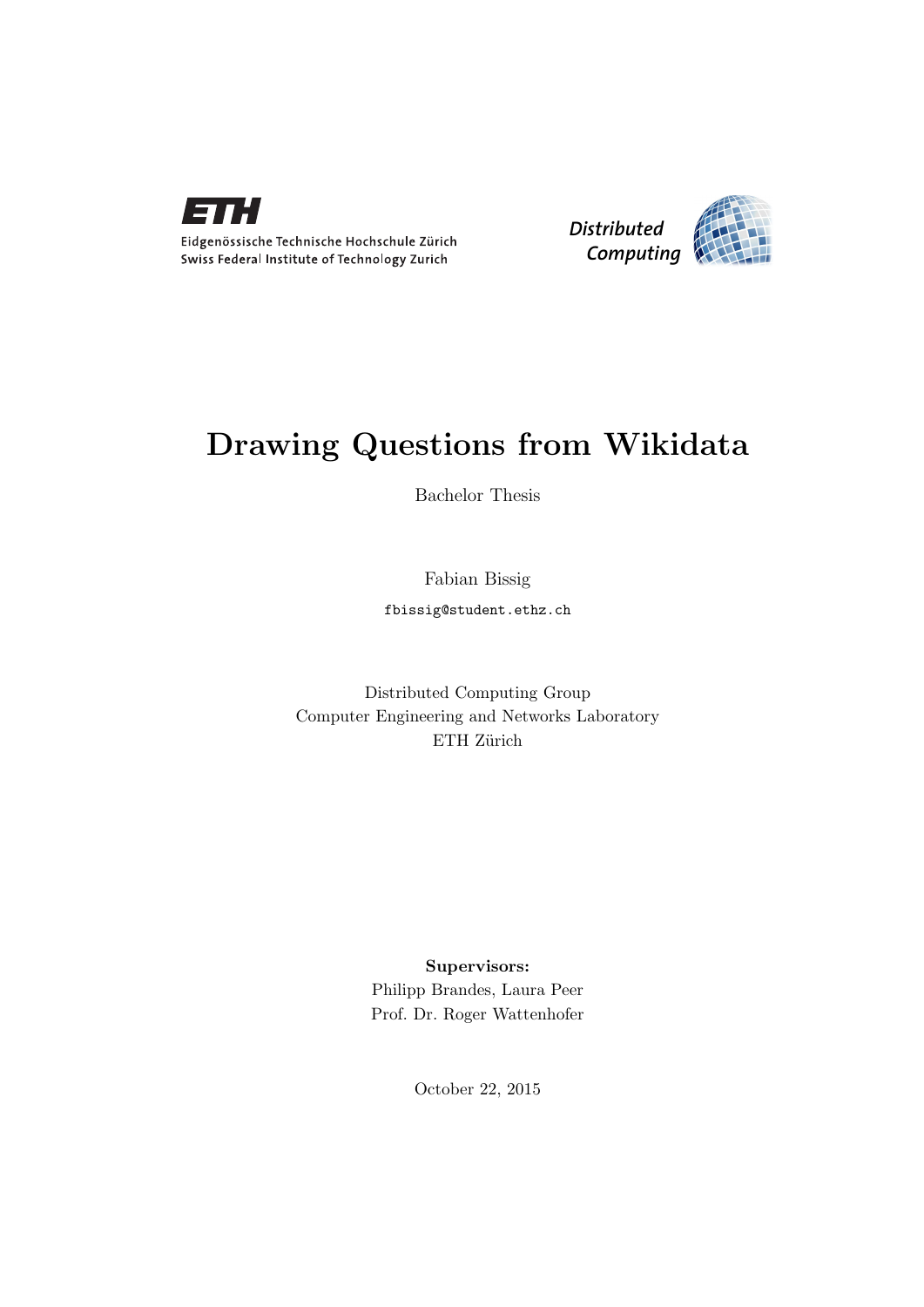# Acknowledgements

<span id="page-1-0"></span>I am grateful for the participation in the evaluation and the provided feedback by the Distributed Computing Group and my family and friends.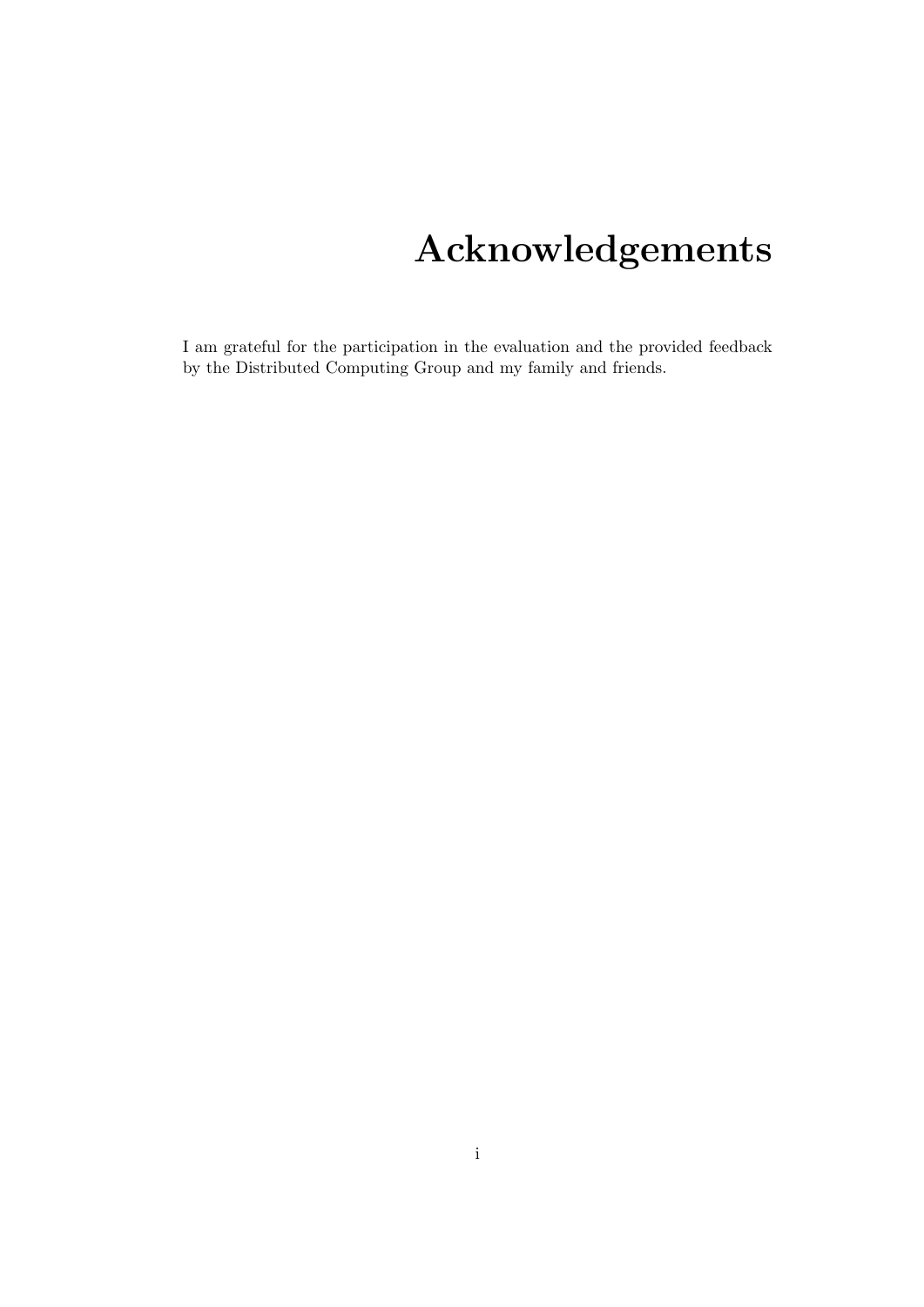# Abstract

<span id="page-2-0"></span>Quiz apps for mobile devices have recently been gaining in popularity. Questions for those are created manually. We introduce Wikidata Quiz, an application that accesses the structured data set of knowledge base Wikidata. We construct a graph by querying multiple Wikidata items originating from any chosen topic. The structure of the resulting graph is used to generate relevant questions with answer options. We evaluate the algorithm to learn if automatically generated questions are a viable replacement.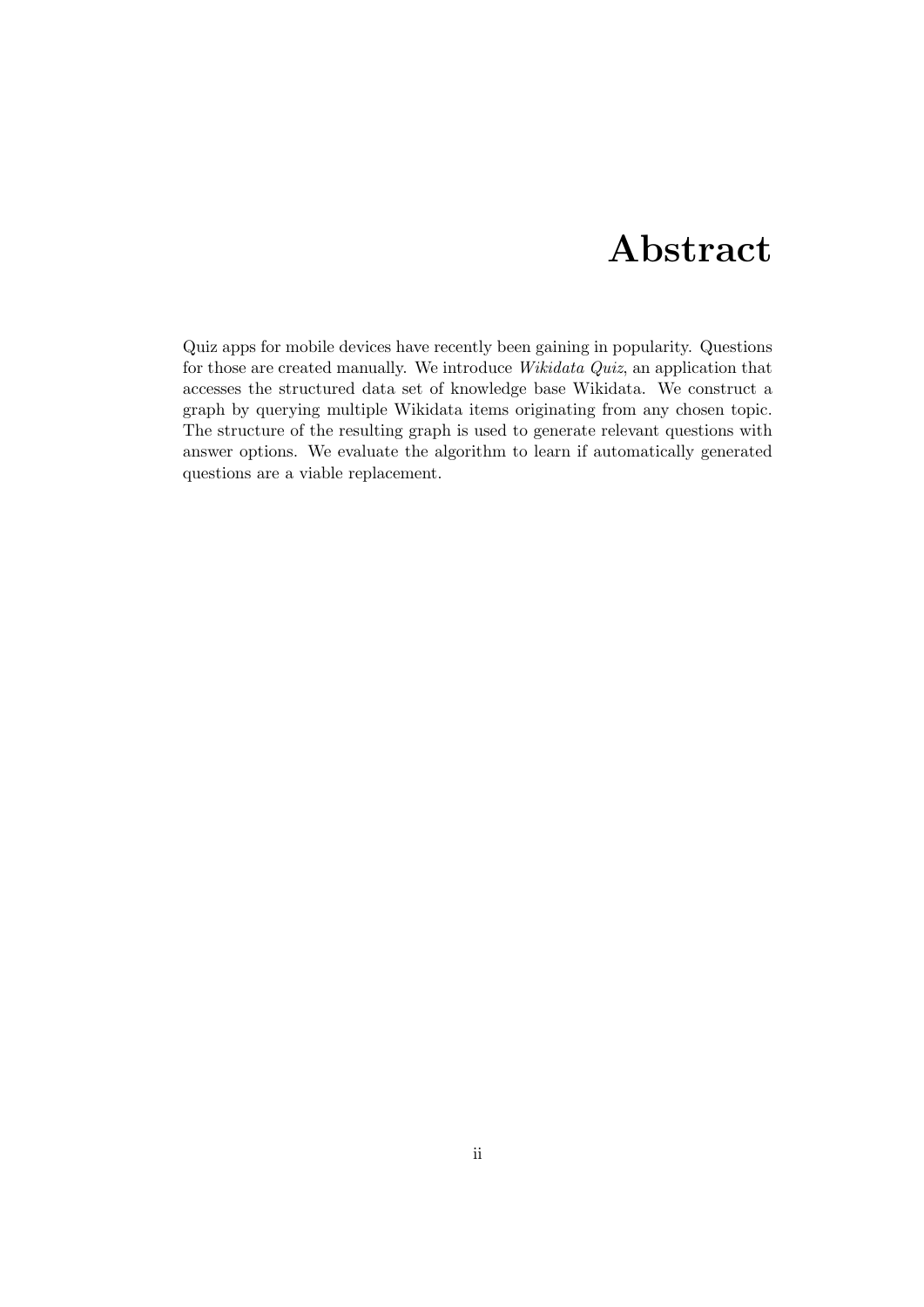# **Contents**

|          | <b>Acknowledgements</b> |                   |                                                                            |                |  |  |
|----------|-------------------------|-------------------|----------------------------------------------------------------------------|----------------|--|--|
|          | Abstract                |                   |                                                                            | ii             |  |  |
| 1.       |                         | Introduction      |                                                                            | $\mathbf{1}$   |  |  |
|          | 1.1                     |                   |                                                                            | $\overline{2}$ |  |  |
|          | 1.2                     | Outline           |                                                                            | $\overline{2}$ |  |  |
| $\bf{2}$ |                         | <b>Background</b> |                                                                            | 3              |  |  |
|          | 2.1                     |                   |                                                                            | 3              |  |  |
|          | 2.2                     | Wikidata          |                                                                            | $\overline{4}$ |  |  |
| 3        |                         |                   | <b>Generation of Questions and Answers</b>                                 | $\overline{5}$ |  |  |
|          | 3.1                     |                   |                                                                            | $\overline{5}$ |  |  |
|          |                         | 3.1.1             |                                                                            | $\overline{7}$ |  |  |
|          |                         | 3.1.2             |                                                                            | $\overline{7}$ |  |  |
|          |                         | 3.1.3             | Pruning the Graph $\dots \dots \dots \dots \dots \dots \dots \dots \dots$  | $8\,$          |  |  |
|          | 3.2                     |                   |                                                                            | 8              |  |  |
|          |                         | 3.2.1             | Weighting and Varying of Edges $(Q$ uestions $) \dots \dots$               | 9              |  |  |
|          | 3.3                     |                   |                                                                            | 9              |  |  |
|          |                         | 3.3.1             | Getting Items of Same Instance                                             | 10             |  |  |
|          |                         | 3.3.2             | Weighting and Varying of Vertices (Answers)                                | 11             |  |  |
| 4        |                         | Implementation    |                                                                            | 12             |  |  |
|          | 4.1                     |                   |                                                                            | 12             |  |  |
|          | 4.2                     |                   | Python Web Application (Flask) $\ldots \ldots \ldots \ldots \ldots \ldots$ | 12             |  |  |
|          | 4.3                     |                   |                                                                            | 13             |  |  |
|          | 4.4                     |                   |                                                                            | 13             |  |  |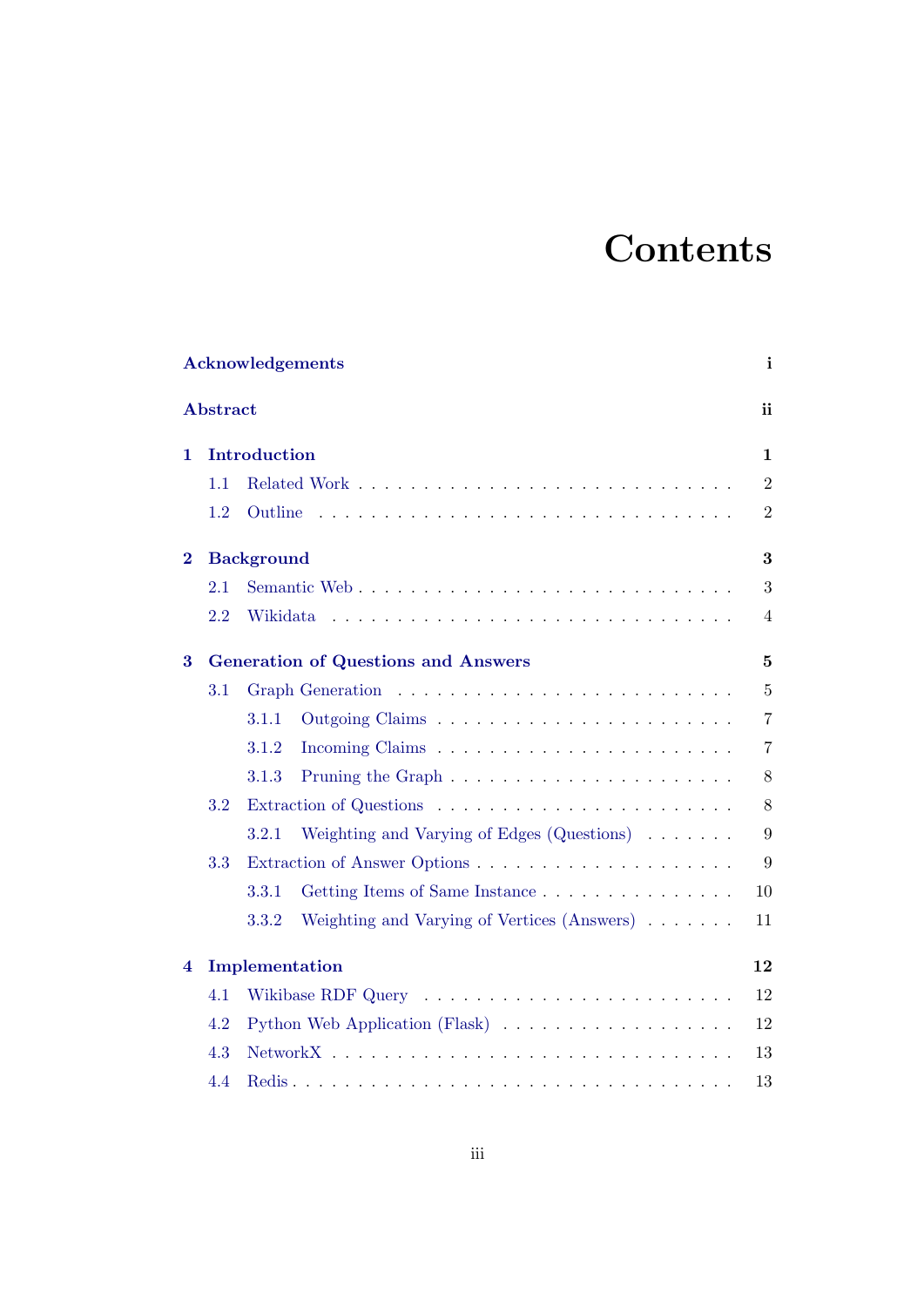|    | <b>CONTENTS</b>                   |    |  |  |  |  |
|----|-----------------------------------|----|--|--|--|--|
| 5. | <b>Results</b>                    | 14 |  |  |  |  |
|    |                                   | 14 |  |  |  |  |
|    | 5.2                               | 16 |  |  |  |  |
| 6  | <b>Conclusion and Future Work</b> |    |  |  |  |  |
|    | <b>Bibliography</b><br>19         |    |  |  |  |  |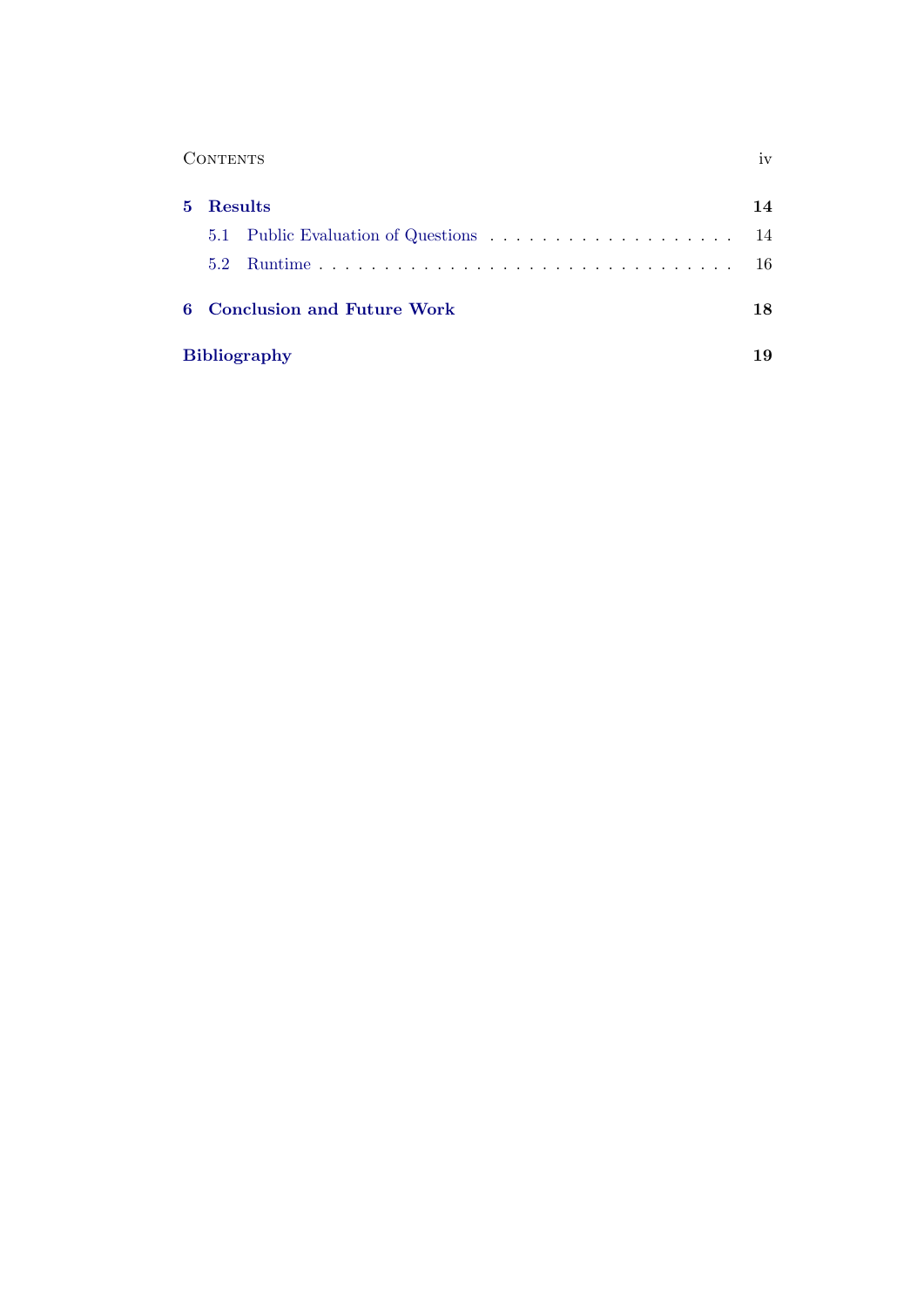# CHAPTER<sub>1</sub> Introduction

<span id="page-5-0"></span>Quiz apps are popular among owners of mobile devices for improving general knowledge. What is more, they offer social media features such as playing against a friend of yours. The quiz questions are commonly created beforehand by humans, which guarantees a certain quality standard, but limits the number of questions and puts them at risk of becoming outdated.

Automated question generation is desirable for the following reasons:

- wider area of topics that can be covered
- finding outdated questions does not require examining them all
- effortless internationalisation through use of global knowledge covering all parts of the world and localised labels
- access to complementary descriptions and images of objects appearing in questions whose display improves learning effect

While Wikipedia's great source of knowledge is a huge benefit for humankind, its unstructured nature renders it very difficult for parsing by machines. This issue is addressed by Wikidata [\[1\]](#page-23-1), a collaboratively edited knowledge base, launched in 2012. Knowledge bases contain facts about the world, such as gender and date of birth of individuals. Wikidata's initial purpose was to serve other Wikimedia projects [\[2\]](#page-23-2), first and foremost by centralising interlanguage links connecting Wikipedias of different languages. The data is available under a free licence and can be downloaded. Wikidata's support by the Wikimedia Foundation led Google to shut down Freebase [\[3\]](#page-23-3), the main structured knowledge base before Wikidata [\[4\]](#page-23-4) that launched in 2007.

Knowledge bases may play a much more vital role in the near future because of the emergence of intelligent personal assistants such as Apple's Siri, Google's Google Now and Microsoft's Cortana, which could feed off of structured information such as Wikidata.

In our project we develop an application that can be utilised to generate quiz questions with answer options. We introduce an algorithm to find relevant questions to a topic the user chooses. We subsequently analyse the perceived quality of those questions judged by users.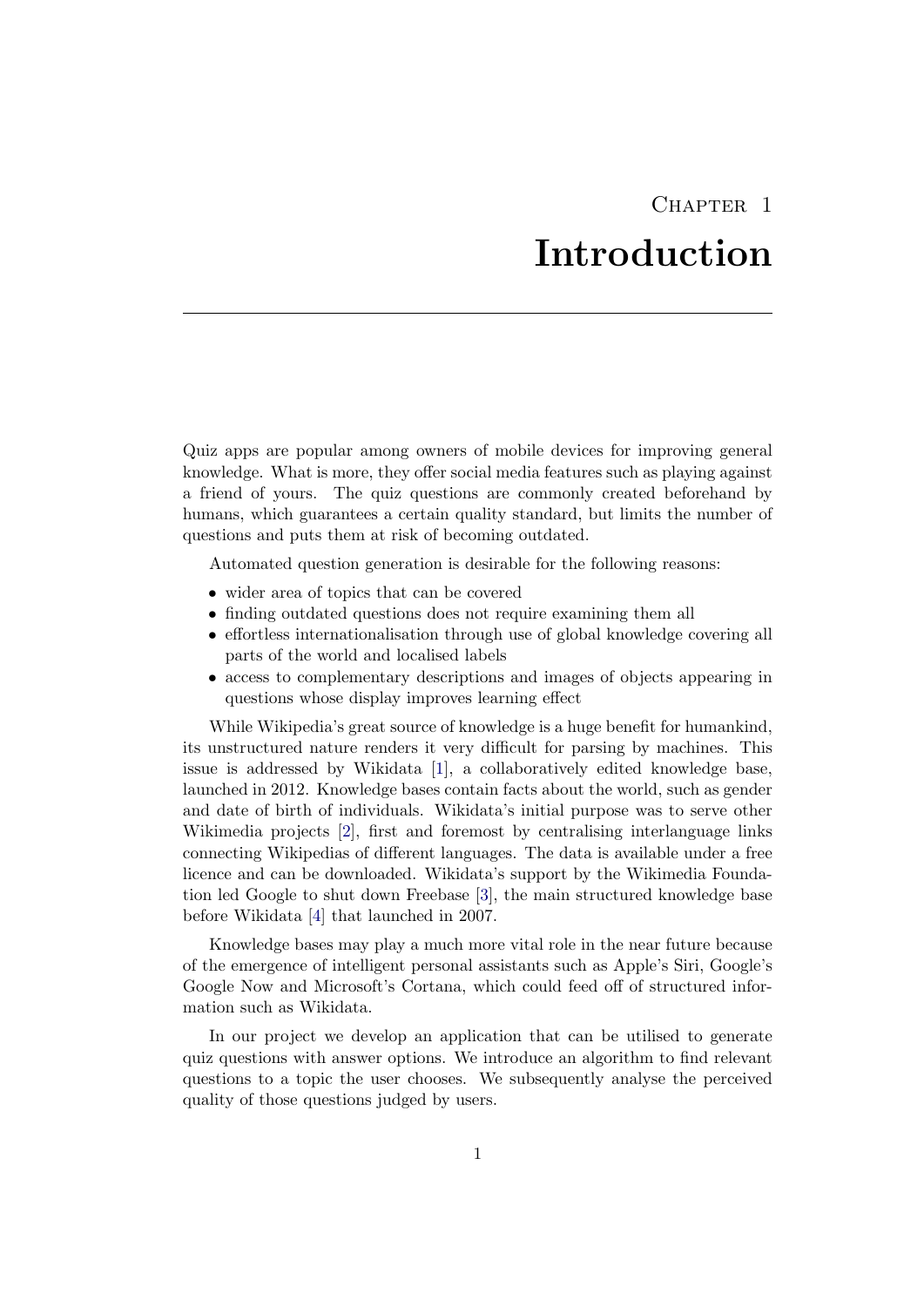### <span id="page-6-0"></span>1.1 Related Work

QuizUp [\[5\]](#page-23-5) is a mobile trivia game that achieved remarkable success. Its questions are tailored to young people and its highlights are the ability to play against friends and the time pressure when answering questions.

Automatic question generation works well for lexical databases. Brown et al. [\[6\]](#page-23-6) automatically generate questions to assess users' vocabulary. They make use of WordNet, a lexical database that groups English words into sets of synonyms. This allows their system to provide users with texts to read targeted to their individual reading levels.

Knowledge bases play a vital part in finding answers to questions posed by humans in a natural language. This is what the computer science discipline Question Answering (QA) is concerned about. Yao & Van Durme [\[7\]](#page-23-7) have outlined how to extract answers from Freebase. They parse a question such as "what is the name of Albert Einstein's sister" and search for the answer in Freebase.

A considerable challenge is to generate questions about the contents of an English story. Kunichika et al. [\[8\]](#page-23-8) realise adaptive Question and Answer, so that learners of different understanding states are given suitable questions. Heilman & Smith [\[9\]](#page-23-9) go a similar route but they overgenerate questions, then rate them.

# <span id="page-6-1"></span>1.2 Outline

We start by explaining important terms and concepts in Chapter [2.](#page-7-0) In Chapter [3](#page-9-0) we offer a detailed look on how we use the info on Wikidata to generate questions and answers. We provide an overview of the technologies used in Chapter [4.](#page-16-0) In Chapter [5](#page-18-0) we explain how we evaluate the application and present the type of questions that work best. Chapter [6](#page-22-0) summarises the findings and suggests future work.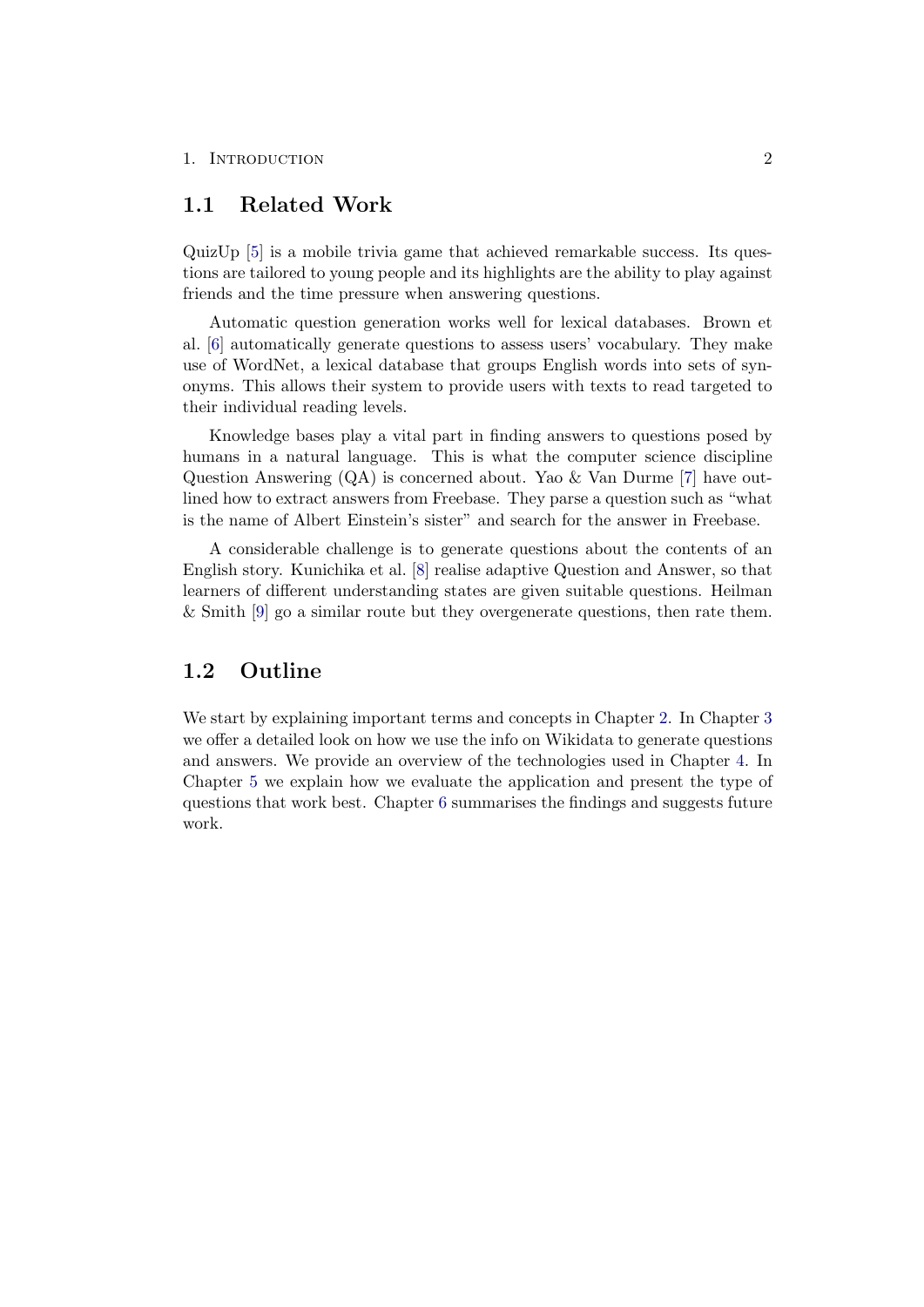# $CHAPTER$  2 Background

# <span id="page-7-1"></span><span id="page-7-0"></span>2.1 Semantic Web

The World Wide Web revolutionised the way how we access information. It removed the restrictions caused by costly physical storage and the lengthy transfer of physical mail. Quick distribution of information was facilitated. However, the Web is concerned with the structure of data – not its meaning. The Semantic Web, on the other hand, connects objects, i.e. it is used to represent interactions and relationships between objects. It can be seen as the next evolutionary step of the World Wide Web.

Relationships in the Semantic Web are stored in form of a triplestore composed of subject–predicate–object. When a website claims "Lisa Simpson was born in Springfield.", it would have the following HTML markup:

```
<div vocab="http://schema.org/" typeof="Person"
   href="https://www.wikidata.org/wiki/Q5846">
  <span property="name">Lisa Simpson</span> was born in
  <span property="birthPlace" typeof="Place"
     href="https://www.wikidata.org/wiki/Q151076">
    <span property="name">Springfield</span>.
  </span>
</div>
```
This can be written in triples (each terminated by a .):

```
<https://www.wikidata.org/wiki/Q5846>
   <http://www.w3.org/1999/02/22-rdf-syntax-ns#type>
    <http://schema.org/Person> .
<https://www.wikidata.org/wiki/Q5846> <http://schema.org/name>
    "Lisa Simpson" .
<https://www.wikidata.org/wiki/Q5846> <http://schema.org/birthPlace>
   <https://www.wikidata.org/wiki/Q151076> .
<https://www.wikidata.org/wiki/Q151076> <http://schema.org/itemtype>
   <http://schema.org/Place> .
```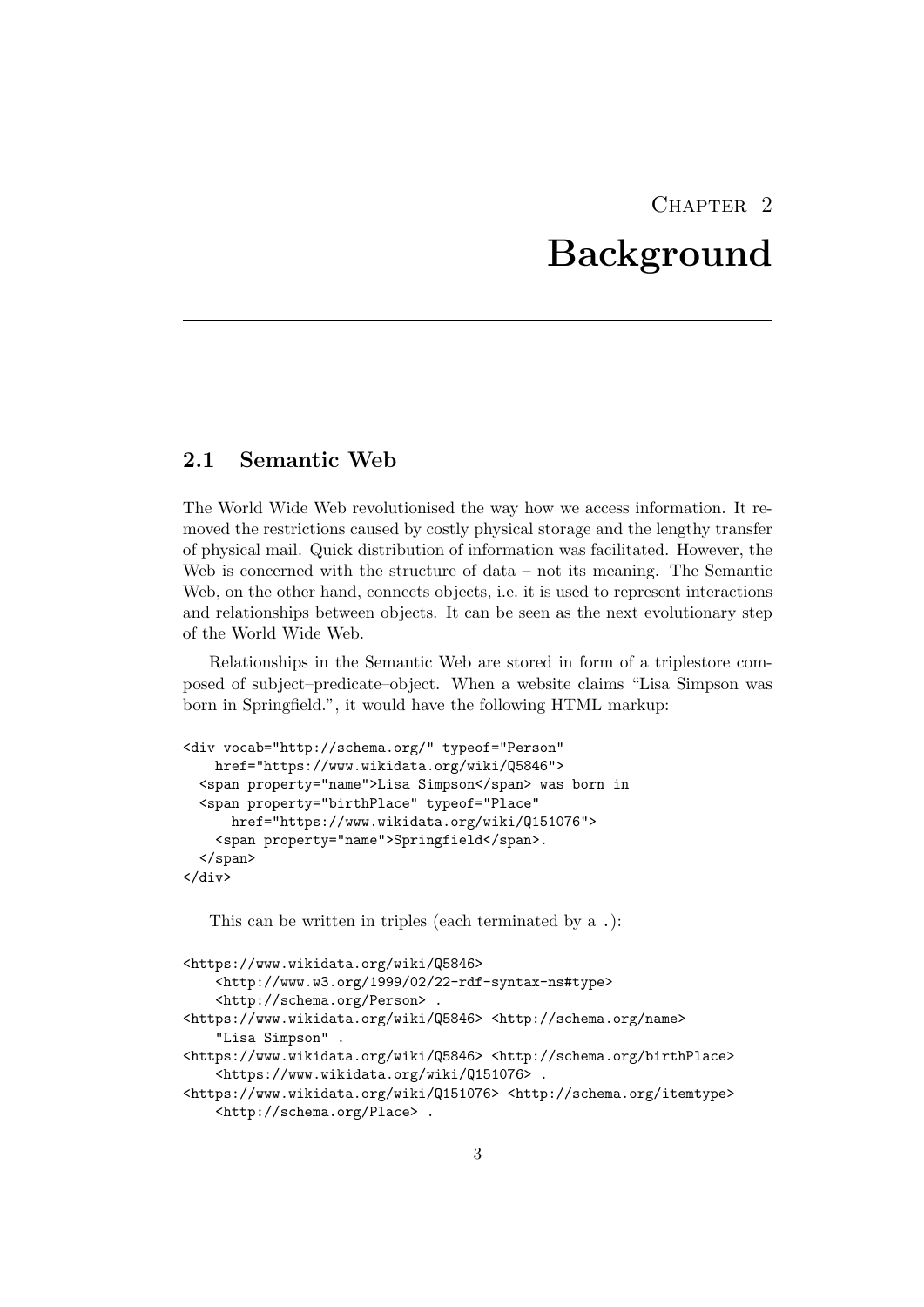#### 2. BACKGROUND 4

```
<https://www.wikidata.org/wiki/Q151076> <http://schema.org/name>
    "Springfield" .
```
The HTML markup illustrates how the information could be embedded on a website. It can be scraped by a machine and transformed into triples. Each triple then represents an edge in the graph.

Wikidata's role in the Semantic Web is to be one source of information like all others, available for getting referenced.

### <span id="page-8-0"></span>2.2 Wikidata

Wikidata stores a multitude of *items* with an *identifier*. An item consists of statements, which are comprised of a claim and an optional reference supporting that claim. A claim consists of a property, a value and optional qualifiers. Values can be either other items or a variable of some complex type (e.g. integers and dates of designated precision, strings, URLs, geographical coordinates).



<span id="page-8-1"></span>Figure 2.1: Exemplary Wikidata item

For example, we consider the Wikidata item for the fictional town Springfield, identified by Q151076 (see figure [2.1\)](#page-8-1). It contains a statement that consists of a claim and a reference (collapsed to [1 source] in the figure) to an episode where the claim was made. The claim consists of a property population (identified by P1082) and a value 30 720. This claim also has a qualifier point in time with value 2002.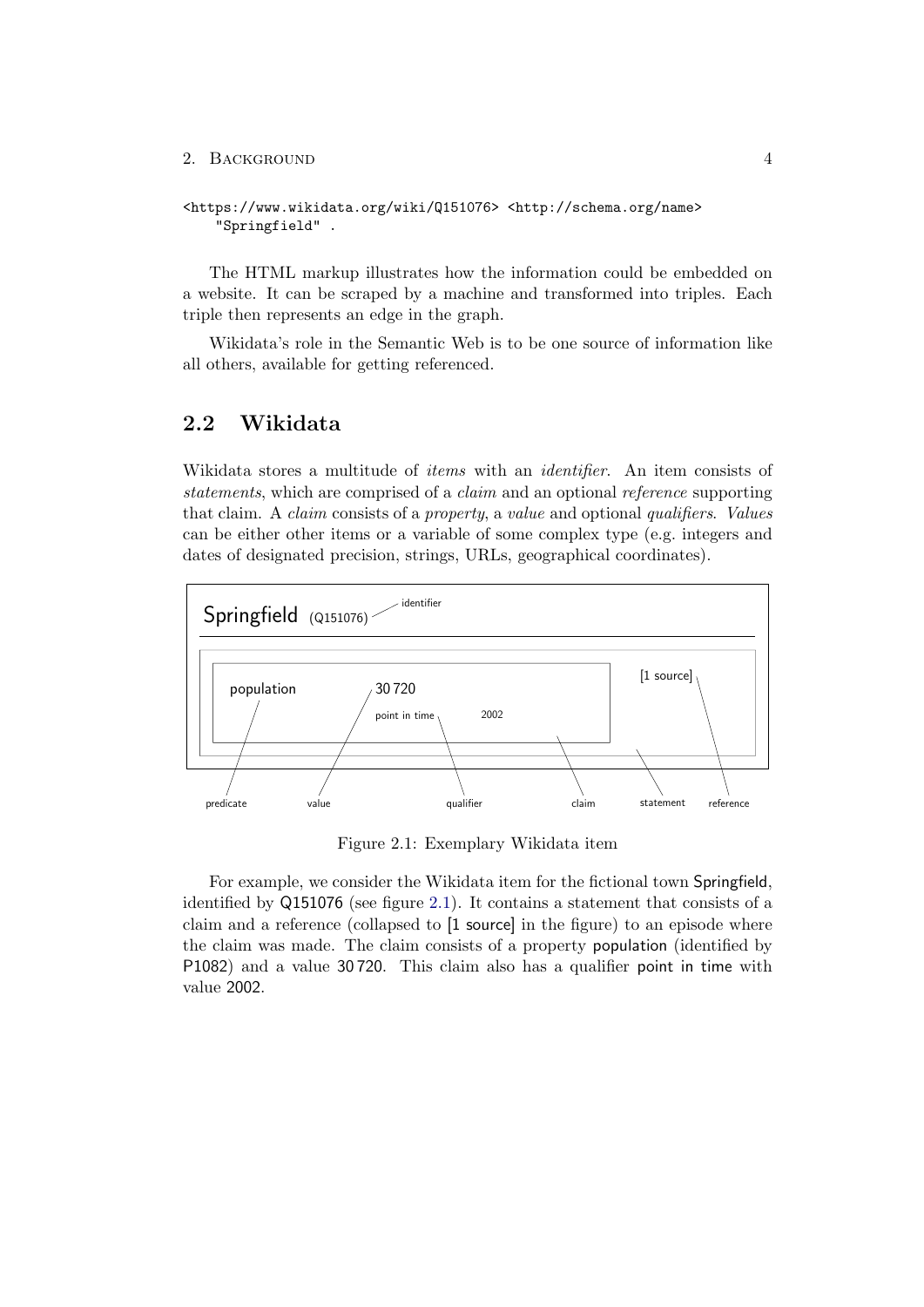# CHAPTER<sub>3</sub>

# <span id="page-9-0"></span>Generation of Questions and Answers

There are lots of items in Wikidata, connected by claims. Posing a question with the use of Wikidata is straight forward: As demonstrated in question [3.1,](#page-9-2) displaying an item and the property of a claim as well as multiple possible values (with at least one value correct) suffices.

However, there are two main issues that have to be addressed here:

- Q: The Simpsons: production company
- 1. 20th Century Fox
- 2. Dan Castellaneta
- 3. Maggie Simpson
- 4. Sitcom

<span id="page-9-2"></span>Question 3.1: Trivial answer

- 1. How to find relevant questions that are somehow connected to a topic the user requests questions about and are relatively rich in variety
- 2. How to find possible answers for the user to choose from, with them being somehow related to the type of question, but only one answer possibility being correct

To start with, the user selects a topic, i.e. a Wikidata item. We place this topic as the origin vertex of our directed graph.

This chapter examines how we generate a graph consisting of vertices and edges starting from a single Wikidata item and how to find relevant questions and possible answers to the questions. For that, we make use of the claims that connect Wikidata items.

## <span id="page-9-1"></span>3.1 Graph Generation

As we are constructing a graph based on a structured but sometimes partially incomplete data set, we need to make an assumption. We assume that well connected vertices in a graph built around a primary topic express particular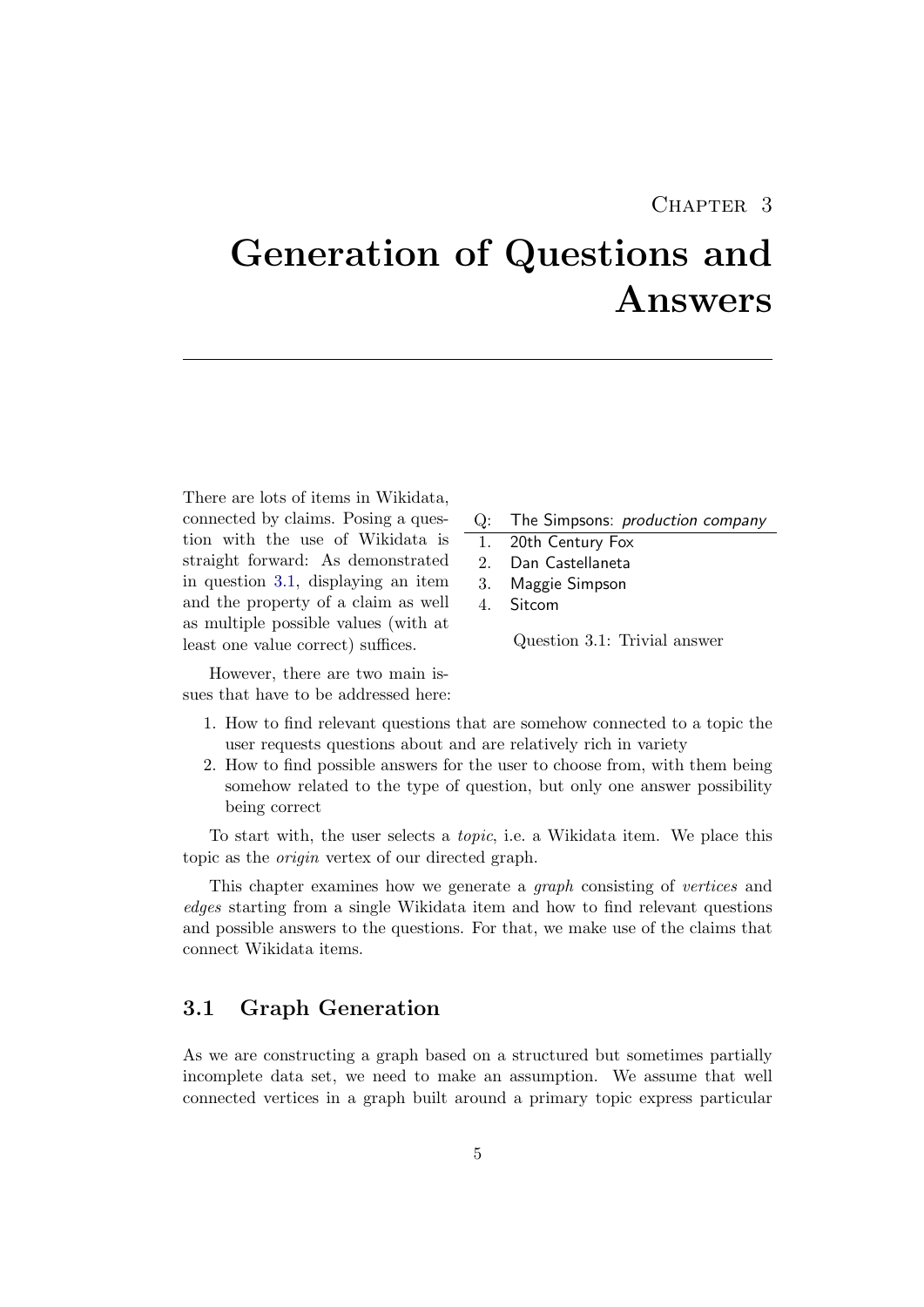#### 3. GENERATION OF QUESTIONS AND ANSWERS 6



<span id="page-10-0"></span>Figure 3.1: Illustrative graph for The Simpsons

relevance to the topic. This can be justified by the fact that all vertices are connected with the origin with maximum distance 2.

The graph is constructed using linked data stored in Wikidata. It has the form of subject–predicate–object, corresponding to a single claim. This results in a graph as shown in figure [3.1.](#page-10-0) There are two functions available to the graph generation algorithm: one for receiving outgoing claims, a set of predicate–object pairs for a subject (e.g. mother: Marge Simpson for Lisa Simpson) and one for receiving incoming claims, a set of subject–predicate pairs for an object (e.g. The Simpsons: country of origin for United States of America).

We perform a breadth-first search on the linked data stored in Wikidata. The procedure is driven by a queue that contains the Wikidata items to be processed. When processing an item, a new vertex and an edge that connects the two is added to the graph for each Wikidata item that is connected by a Wikidata property to the original Wikidata item. Additionally, each new Wikidata item is added to the queue for future processing. For instance, the Wikidata item The Simpsons contains a claim with property creator and value Matt Groening. This means that the graph gets a node for the creator Matt Groening and an edge labelled creator connected to The Simpsons.

When added, each vertex in the graph is assigned a number (the *level*), which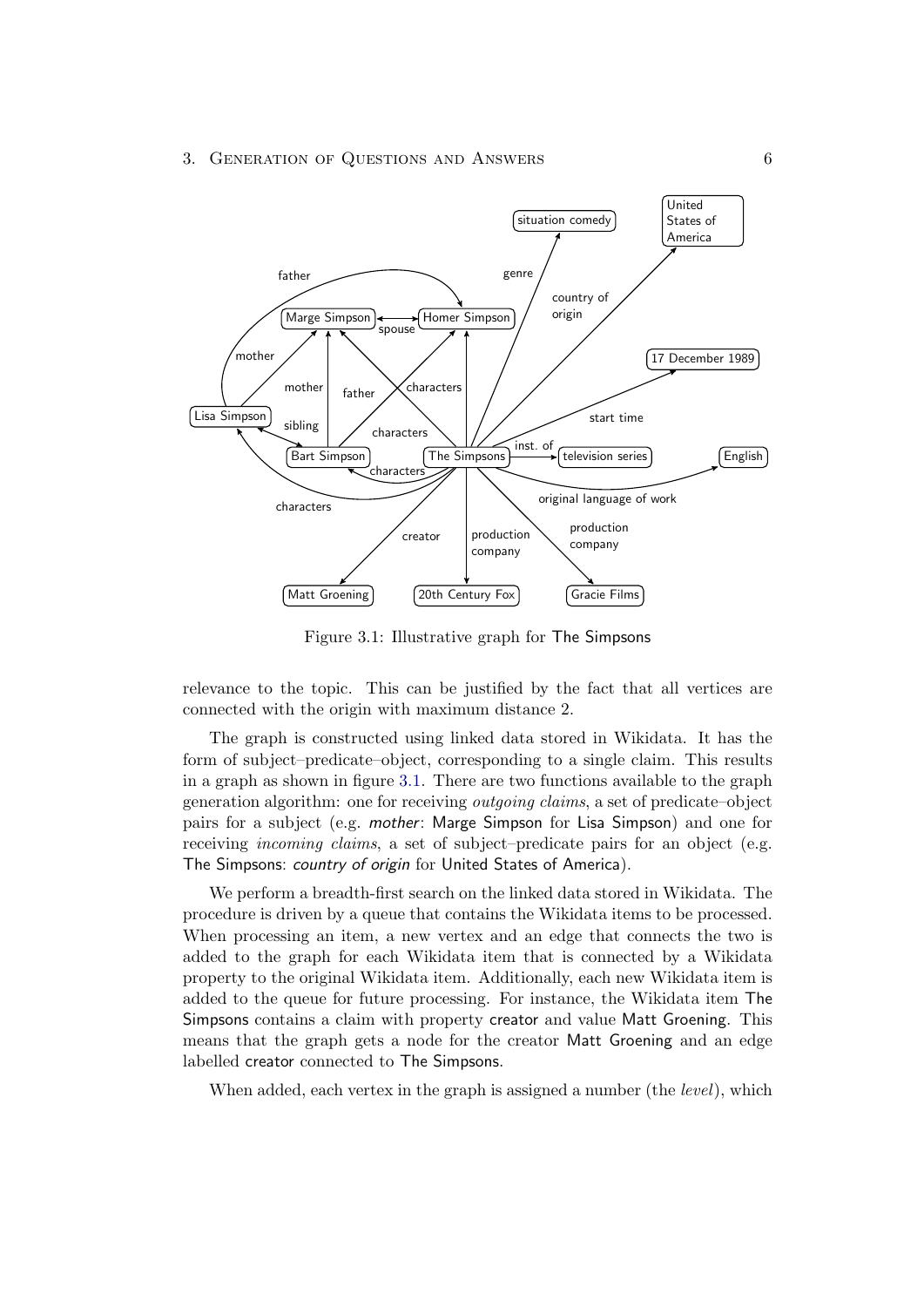#### 3. GENERATION OF QUESTIONS AND ANSWERS 7

denotes the distance to the origin. The level increases by one for each hop from the origin. The procedure stops at a certain level so as not to run indefinitely. It is important to choose the optimal maximum distance. Its choice is influenced by two factors:

- 1. keep waiting time low
- 2. stay on topic

Testing showed that the maximum distance to the origin necessary for good questions is 2. Rising that level leads to questions too irrelevant to the chosen topic, while still taking a long time to generate.

#### <span id="page-11-0"></span>3.1.1 Outgoing Claims

Outgoing claims are predominantly useful because they are relevant to the Wikidata item. They state some fact that is directly concerned with the item. This allows them to be considered for the most part without severe performance impact.

Wikidata's data model allows claims to have qualifiers, which are additional property–value pairs. Qualifiers further describe or refine the claim in a statement. Qualifiers are not modelled in the graph. However, each encountered Wikidata item in a qualifier is added to the queue. For example, The Simpsons contains a claim with the property voice actor and the value Dan Castellaneta. Additional qualifiers with property role list characters Homer Simpson, Krusty the Clown and Mayor Quimby. The graph is not modified for those qualifiers. However, the characters are added to the queue, as they form important items that would get lost if ignored or not referenced in another way.

#### <span id="page-11-1"></span>3.1.2 Incoming Claims

There can be an enormous amount of incoming claims. Large countries get referenced for every piece of art (each book, movie, TV series, etc.)

Incoming claims must only be considered cautiously because they introduce mostly distant and potentially irrelevant items. In addition, their consideration causes a massive performance impact.

Additional measures are taken to reduce the number of Wikidata items that get introduced through incoming claims. Only up to a specific number of claims with the same property (e.g.  $actor$ ) are kept. In a movie with dozens of actors, only a subset thereof is kept. This means that we have to determine which ones to keep and which ones to discard by assigning a number called importance to each Wikidata item. Finding important items is done by determining their degree of connectivity within Wikidata. This procedure also relies on the assumption that items with more claims are more relevant.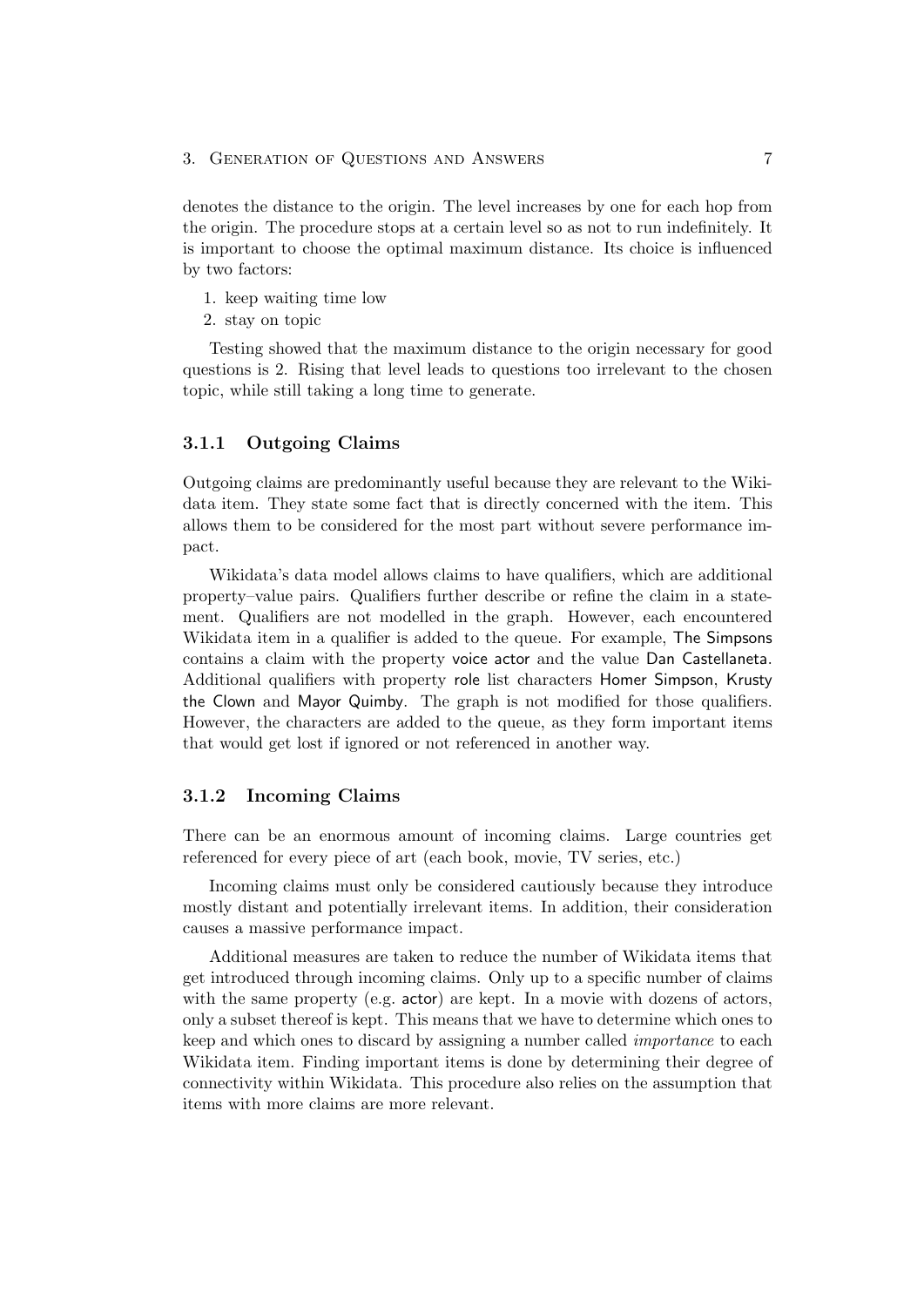#### 3. GENERATION OF QUESTIONS AND ANSWERS 8

Testing revealed that considering incoming claims could only be done for the origin. Finding incoming claims and especially sorting them by importance takes up to 10 seconds for each Wikidata item. Finding them for an entire level except for the origin would drastically delay graph generation. Either way, if the algorithm deems that there are enough outgoing claims for the origin already, incoming claims will not be considered at all.

#### <span id="page-12-0"></span>3.1.3 Pruning the Graph

The finished graph with vertices with maximum distance 2 to the origin is often large and contains many leaves. Such a graph is suitable for finding answer options. However, this graph has a bias towards vertices with many leaves, complicating question generation. Additionally, the graph is unnecessarily large for finding relevant questions, which always involve well connected vertices. That is why a duplicate of the graph is pruned for finding relevant questions.

To prune the graph, we use a simple heuristic approach. We iterate over all vertices, calculating their respective degree, removing all vertices with a degree lower than a specified threshold.

## <span id="page-12-1"></span>3.2 Extraction of Questions

The graph consists of a multitude of vertices all representing a single Wikidata item (such as a human, an administrative territorial entity, an architectural structure, a movie, etc.). Each edge in the graph is a Wikidata property and represents a potential question (e.g. mother connecting Bart Simpson to Marge Simpson). We will use the terms *subject* and *property* for the question and answers, divided into solution and answer options, for the correct and wrong answers provided. Note that the subject as well as the answers are Wikidata items, while the property is a Wikidata property.

However, simply posing questions based on random edges in the graph would likely lead to irrelevant ones getting asked for the most part. Taking into consideration vertices' degrees allows us to find edges evolving around well connected vertices. On the assumption that well connected vertices in the graph are particularly relevant to the topic, this allows us to find the most interesting questions for a user to answer.

We face two challenges concerning the edges, our prospective questions, but also the vertices, our prospective answer options:

- 1. How to weigh them such that more relevant ones are prioritised
- 2. How to vary them such that we get great variety with little repetition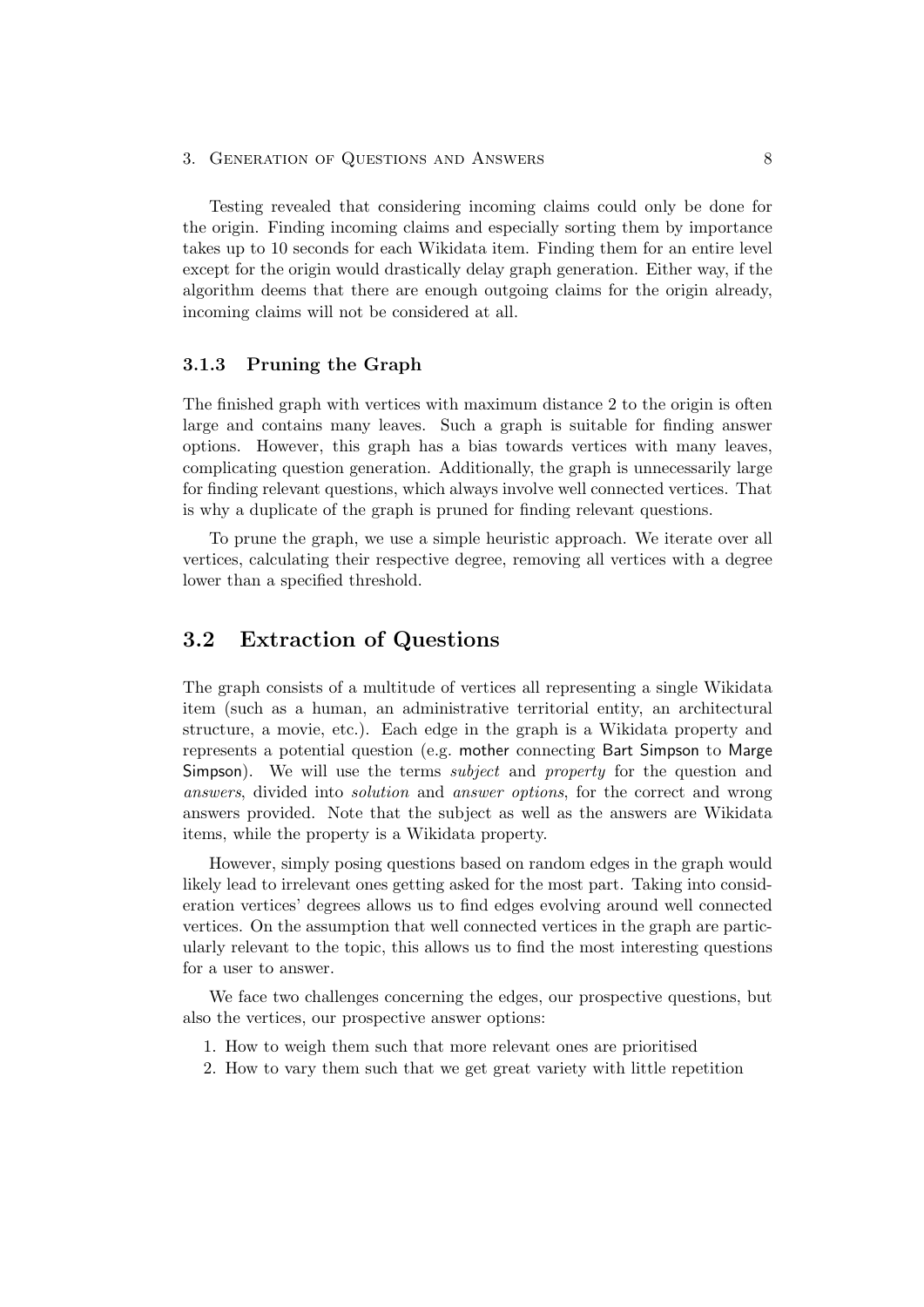#### <span id="page-13-0"></span>3.2.1 Weighting and Varying of Edges (Questions)

Based on the assumption, we iterate over all edges and assign them a weight that is calculated by adding together the outdegrees of the two vertices connected by the edge. We sort the edges by weight in descending order, preferring edges with high weights for prospective questions. A vital observation was to not take into account the indegree. As an example, the indegree is very high for countries as those are referenced by many vertices. This would then lead to a bias pushing questions with that country as the answer to the top.

Without variation, clusters build up. For instance, questions about a country involve the property contains administrative territorial entity a lot because those administrative territorial entites are well connected among themselves in the graph. To counteract that, the weights of edges with the same property are increased depending on whether they are first, second, third and so on to appear.

Determining the order of questions that get asked based on the graph's connections leads to monotonous questions appearing in clusters. For example, most Wikidata items representing humans contain a property country of citizenship. Those then often point to the same country (e.g. to the United States of America for actors of a movie from Hollywood). Because of the apparent significance of such a country, demonstrated by many incoming claims, such questions would accumulate. This is tackled by limiting the number of questions with the same property or solution. Additionally, the position of questions in the result set is adjusted such that similar ones do not cluster together.

## <span id="page-13-1"></span>3.3 Extraction of Answer Options

The simplest solution to obtaining answer options is grabbing random vertices from the graph and verifying they are not a correct answer. For example, question [3.2](#page-13-2) Marge Simpson: sister with solution Patty Bouvier may offer sitcom, which is a vertex in the graph but makes no sense in this context. As we only want one correct answer, it must not offer Selma Bouvier as an answer option, because they both are sisters of Marge Simpson, indicated by an edge sister connecting Marge Simpson to Selma Bouvier.

- Q: Marge Simpson: sister
- 1. Patty Bouvier
- $2.$  sitcom
- 3. Selma Bouvier
- <span id="page-13-2"></span>4. Jacqueline Bouvier

Question 3.2: Answer options of different validity and quality

It is evident that answer options should at least be of the same instance (e.g. human) as the solution to the question to prevent the user from being able to rule out all answer options because they simply do not apply to the question. For instance, proposing names of movies or locations when actually asking for a relative of a cartoon character would make it too easy for the user. Again,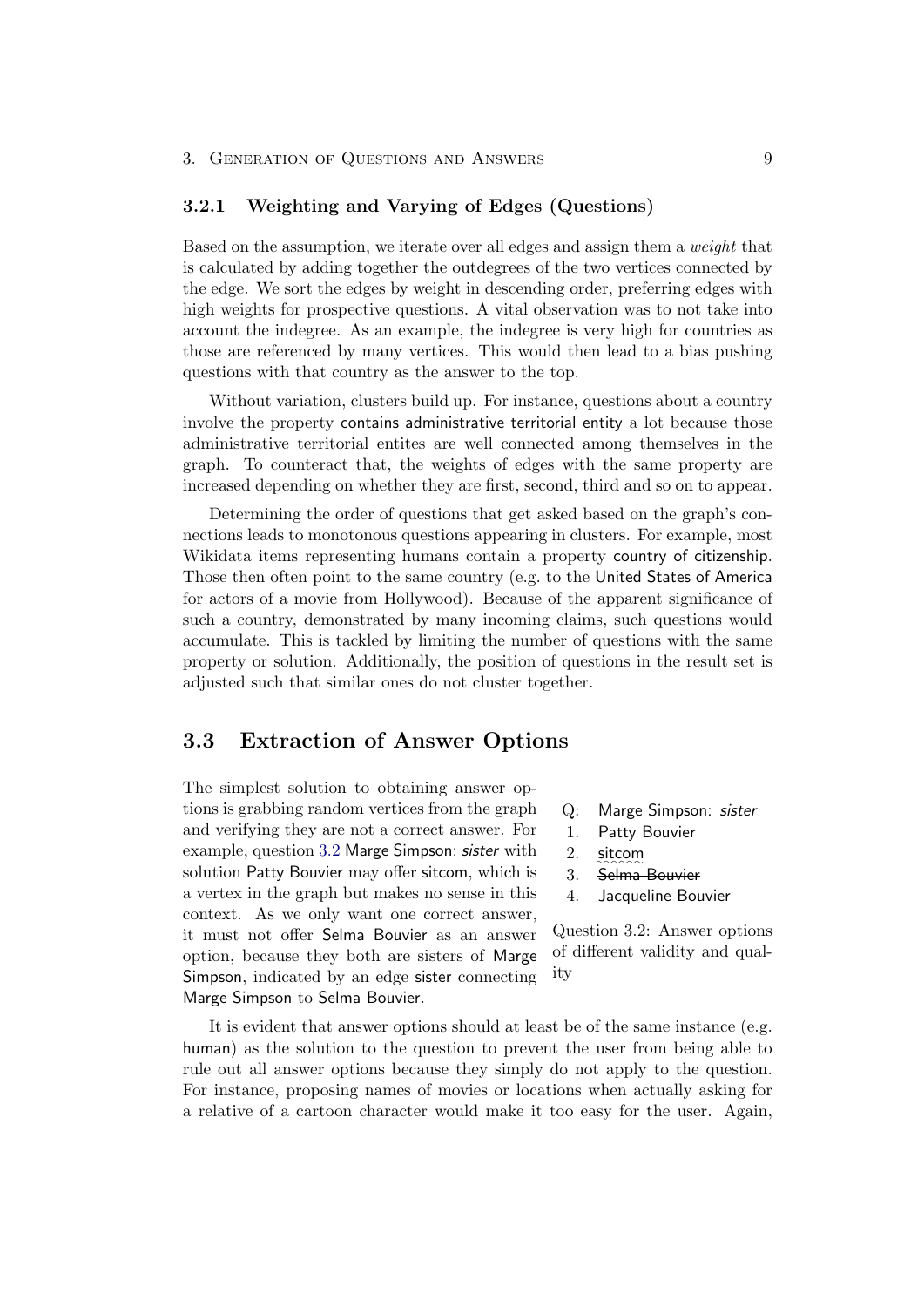we continue with the assumption that vertices with high outdegrees are more relevant. We justify this by the fact that all vertices in the graph are connected to the origin with maximum distance 2.

#### <span id="page-14-0"></span>3.3.1 Getting Items of Same Instance

Wikidata by itself does not have an object model that requires Wikidata editors to classify items. Ontologies with classes, subclasses and instances are ideal for organising knowledge bases. However, there is a single property instance of that established itself as the way to achieve exactly that. We follow instance of to another Wikidata item (e.g. film) to get relevant answer options.

We consider the vertices connected by an instance of edge as instances and classes. They are only Wikidata items too, though. As shown in figure [3.2,](#page-14-1) fictional human will have an incoming edge for each Simpsons character. Likewise, human has an incoming edge for each voice actor. By following the edge instance of to the class, we can choose any of the other incoming edges with the same label instance of to find a suitable answer option.

We notice that Wikidata items can be instances of multiple classes. For example, a member of the Simpsons family might be a fictional human, fictional character, animated character and television character. A country might be an instance of a country, sovereign state, federation, etc. When trying to find answer options, we use this to our advantage by taking the union of instances of all those classes.



<span id="page-14-1"></span>Figure 3.2: Classes of various instances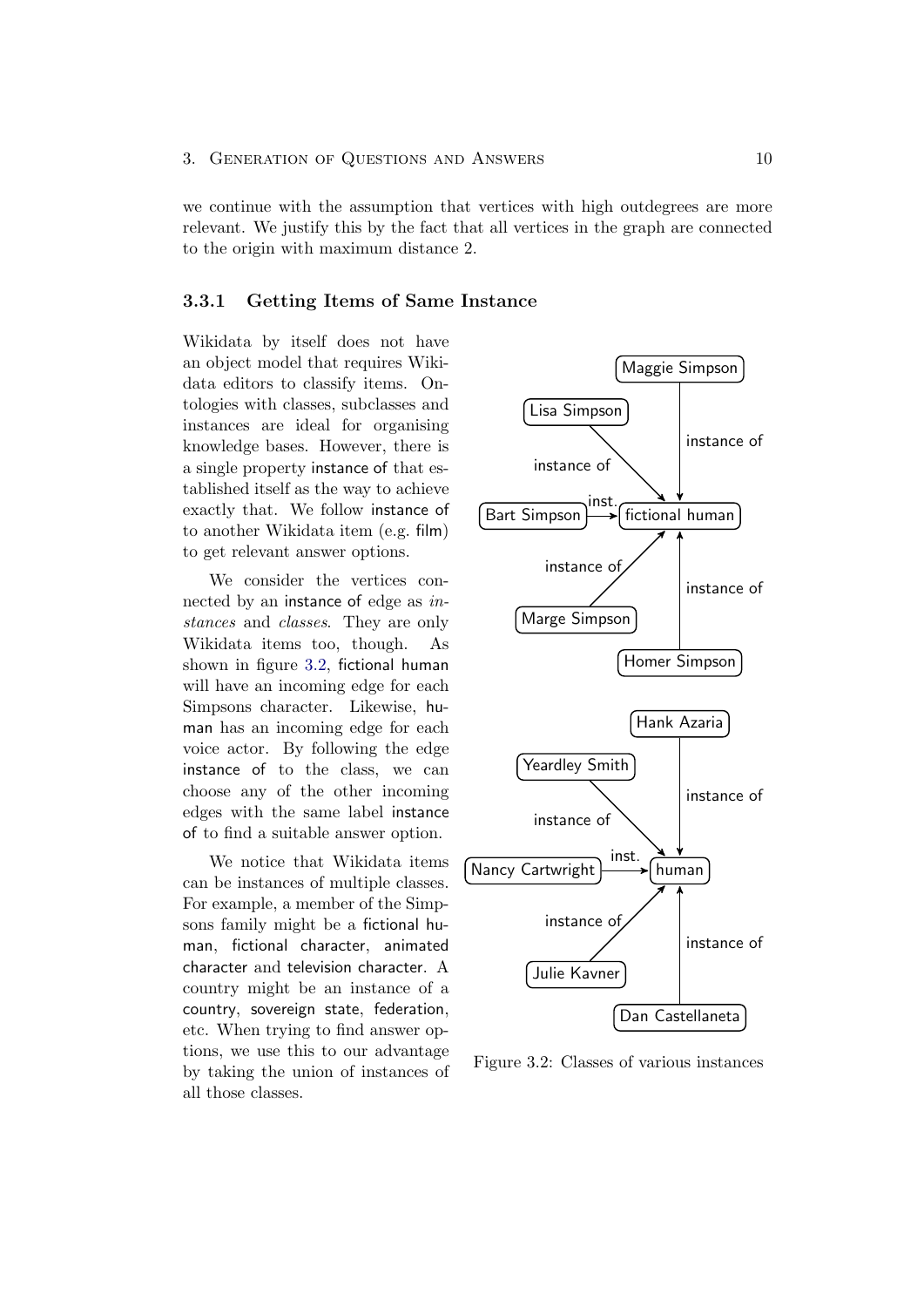#### <span id="page-15-0"></span>3.3.2 Weighting and Varying of Vertices (Answers)

Based on the assumption, we sort all instances of one or multiple classes by outdegree in descending order. Similar to the weights of the edges, we observed that the indegrees should not be considered. Vertices with high indegrees tend to be the same for different topics (e.g. the two genders or large countries).

As our questions offer four answers with one of them being the solution, we need up to three answer options. If we always take the three vertices with highest outdegree, answer options become highly repetitive. We use a queue from which we can dequeue as desired to get varying answer options.

We investigated further approaches to eliminate irrelevant answer options. For example, we wanted questions that have a human as the solution to only offer humans with the same gender. To achieve that, we follow the edge sex or gender to either male or female. In the queue containing the answer options we check the gender of each item and skip it if it does not match.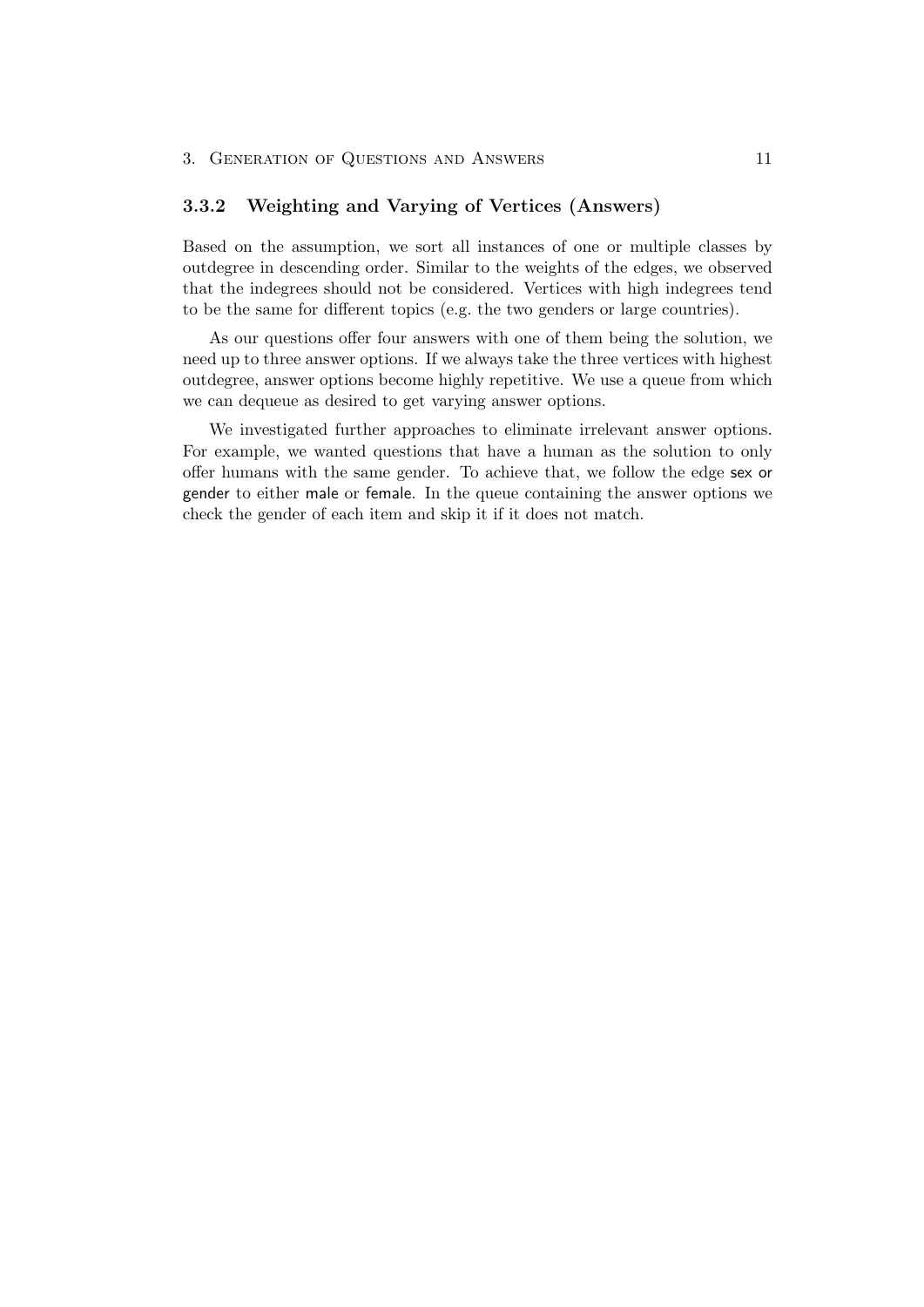# CHAPTER<sub>4</sub>

# Implementation

<span id="page-16-0"></span>The application is written in Python using the Flask web framework. A graph database stores the dataset of Wikidata for efficient access. A Python software package is used for the creation and handling of the graph.

## <span id="page-16-1"></span>4.1 Wikibase RDF Query

Wikibase RDF Query is a software package that combines the graph database Blazegraph with tools to import a dump of Wikidata. The dataset of Wikidata is expressed in the Resource Description Framework (RDF) data model. It consists of a long list of triples in the form of subject–predicate–object. This dataset is imported into Blazegraph, which optimises it for faster access.

The necessary data is requested by SPARQL queries. Because of the fact that multiple extensive queries have to be answered in quick succession, the graph database Blazegraph is running locally on the same server as the website. Blazegraph accesses a file stored on an SSD with a 7 GB compressed Wikidata dump inflated to over 50 GB with indexes.

# <span id="page-16-2"></span>4.2 Python Web Application (Flask)

Flask is a simple web framework for Python. We chose Python because of its simplicity when writing code that handles data. We chose to write a web application with Flask because it allows universal access from all sorts of mobile devices.

Communication with the graph database Blazegraph is achieved by using the Python package SPARQLWrapper. It forwards SPARQL queries to the graph database and returns the requested data in the form of nested Python dictionaries, which can easily be worked with.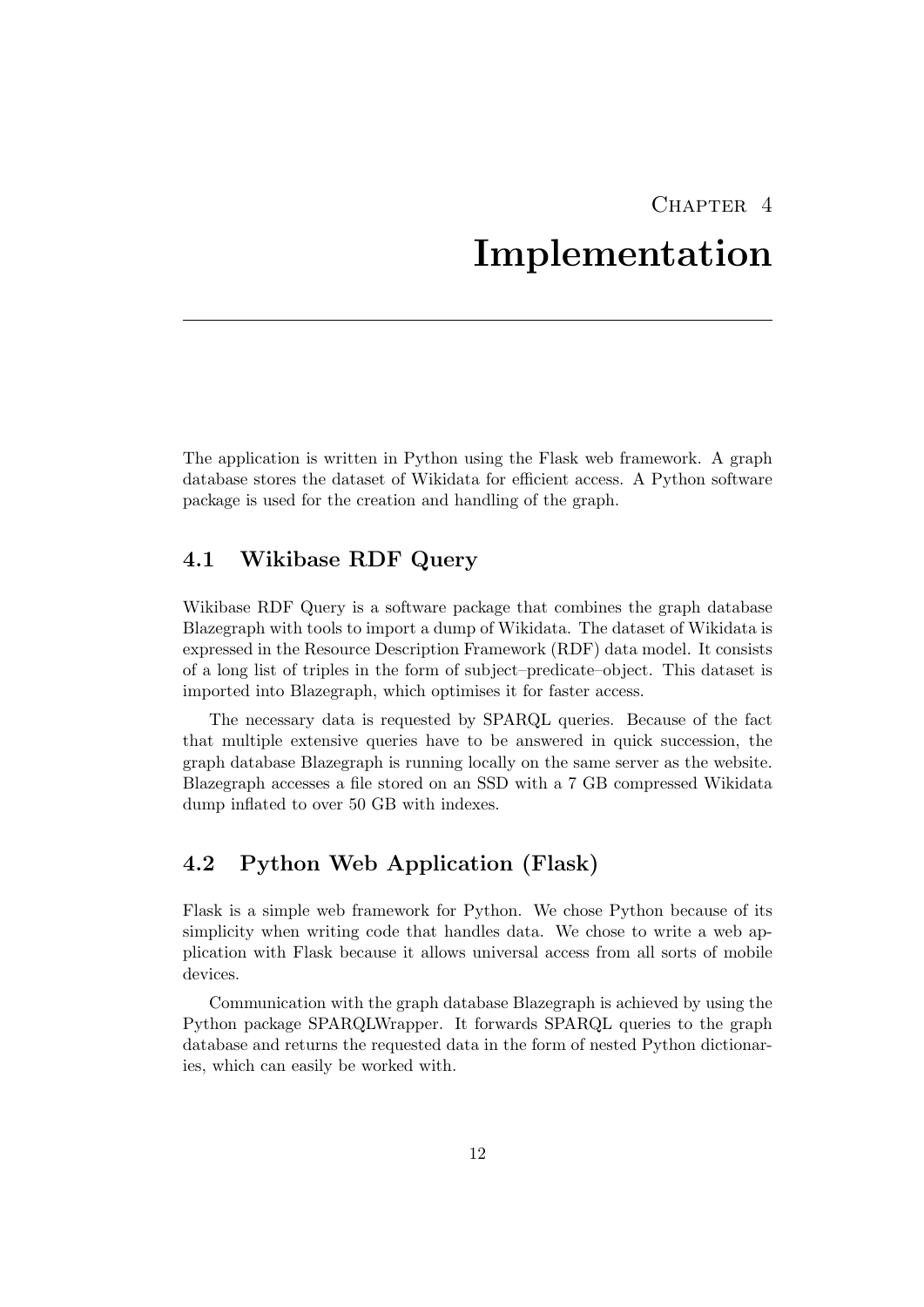## <span id="page-17-0"></span>4.3 NetworkX

NetworkX offers efficient implementations for querying and modifying a graph. It is used for creating the directed graph that contains the prospective questions and answers.

For debugging and curiosity reasons, it must be possible to inspect the graph visually by rendering it with a suitable layouting algorithm. The pruned version of the graph is used for that purpose, as it is more compact. Graphviz is a package of tools for drawing graphs. It has multiple layouting algorithms, of which dot is used. It draws directed graphs as hierarchies, which leads to neatly arranged graphs after moderate rendering times.

### <span id="page-17-1"></span>4.4 Redis

Redis is a data structure server. It maps keys to types of values. Redis was chosen to supply a way of caching both generated questions and labels.

Keys are given an expiration time such that questions and labels are regenerated periodically. As Wikidata gets updated regularly, this ensures that stale data does not remain in the cache for too long.

Cached questions are stored in terms of a Redis list, which provides both constant time push and pop operations. A user successively answering questions only triggers pop commands on Redis until the user changes topic.

Redis is also used to cache labels in various languages. If a required label is not cached, it is requested from the local Wikidata dump. For languages not included in the dump, labels can be requested from the official Wikidata server, increasing waiting time, though.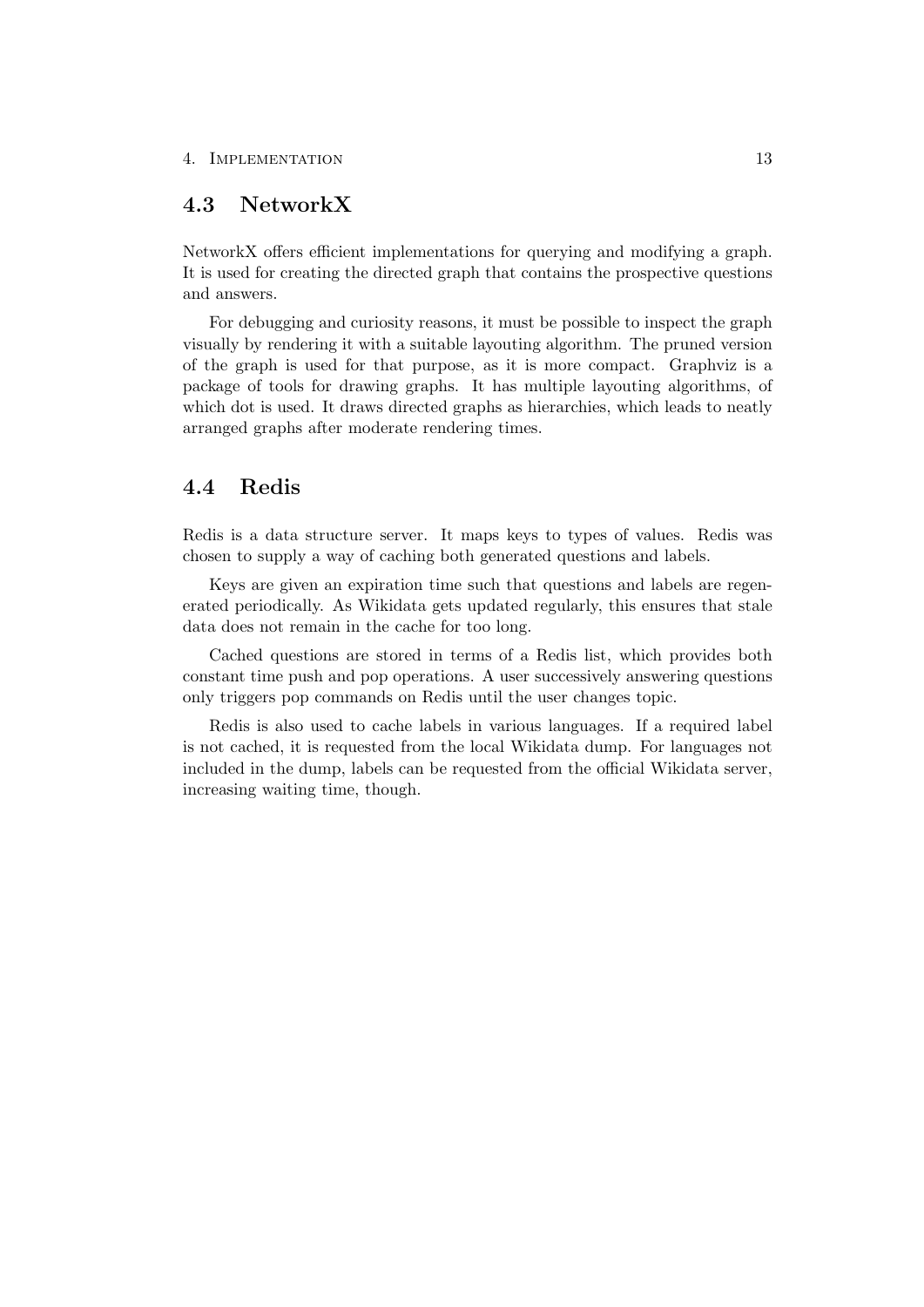# CHAPTER 5 Results

## <span id="page-18-1"></span><span id="page-18-0"></span>5.1 Public Evaluation of Questions

To evaluate the generated questions and answers, we invited participants to choose a topic and let our backend generate questions. The generated questions are cached, and on request one question after the other is shown to the participant. Participants are prompted to rate single questions on a scale from 1 to 5 (worst to best). At any time, participants can choose to change the topic or to reset questions for the current topic.

Of all the participants, 18 rated at least 10 questions. Altogether, 1262 questions were rated in the course of five releases. The three versions 0.1, 0.4 and 0.5 have received enough ratings to be of sufficient statistical significance.

- Q: 1973 World Rally Championship for Manufacturers: followed by
	- 1. 1976 World Rally Championship for Manufacturers
	- 2. 1975 World Rally Championship for Manufacturers
	- 3. 1974 World Rally Championship for Manufacturers
	- 4. 1973 World Rally Championship for Manufacturers

<span id="page-18-2"></span>Question 5.1: Trivial question referring to next such event

Public evaluation has uncovered a few smaller bugs in the beginning. Badly rated questions helped us detect ones that are trivial to solve, do not make sense or are illogical. Trivial questions include ones about events asking for the next/previous such event, with the answer options only differing in the year (see question [5.1\)](#page-18-2). When asking about relatives of a person, participants requested the

| Q: | Alexis Arquette: sister |  |
|----|-------------------------|--|
|    |                         |  |

- 1. Rosanna Arquette
- 2. Paul Calderón
- 3. Julia Sweeney
- 4. Frank Whaley

<span id="page-18-3"></span>Question 5.2: Illogical gender

answer options to be of the same gender to remain logical (see question [5.2\)](#page-18-3).

Participants ranked poorly questions that are related to Wikipedia's structure with categories and templates (see question [5.3\)](#page-19-0). While those are used for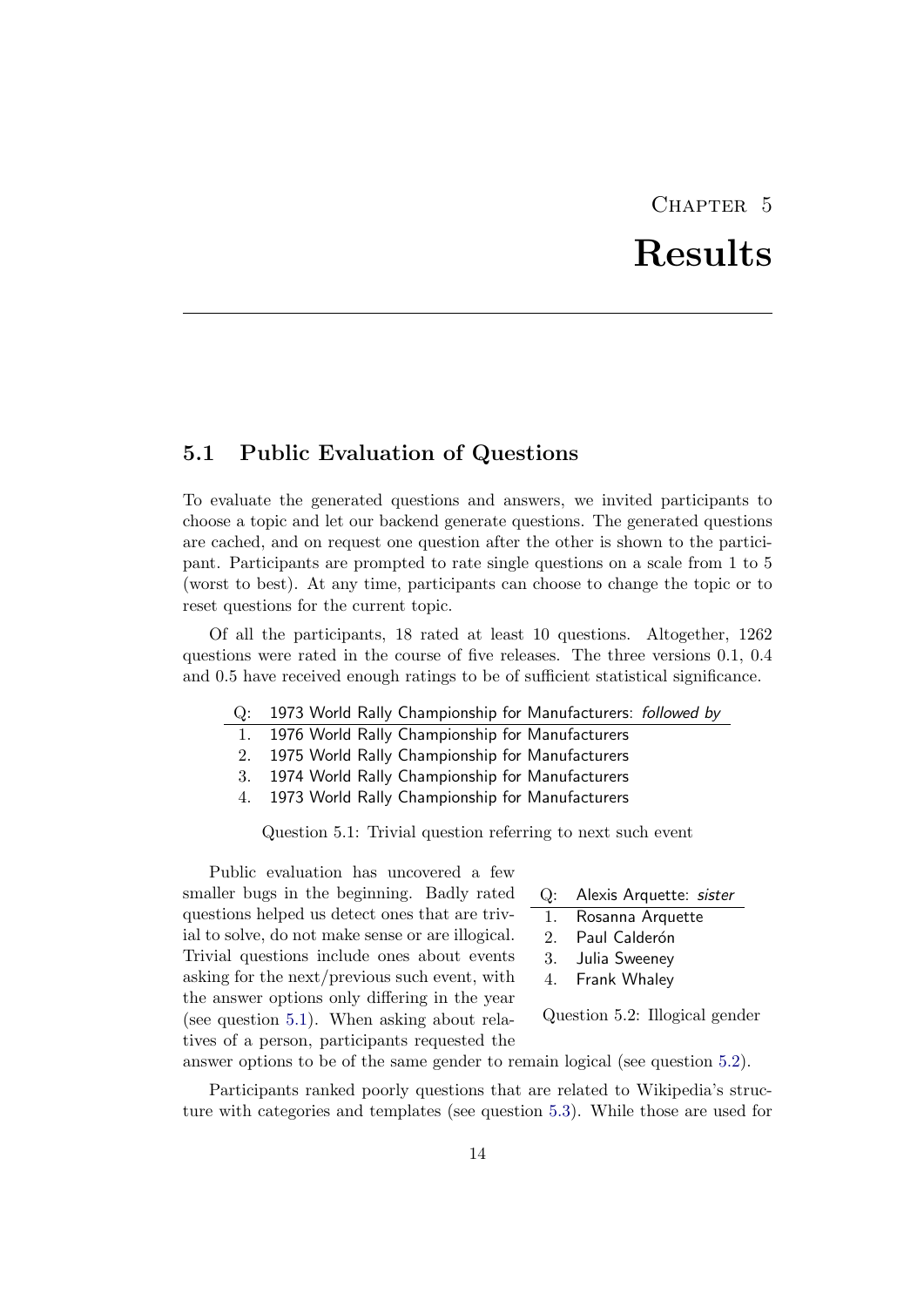#### 5. Results 15

#### Q: Sri Lanka: category for films shot at this location

- Category: Republics
- 2. Category:North Central Province, Sri Lanka
- 3. Category:Films shot in Sri Lanka
- <span id="page-19-0"></span>4. Category:Island countries

Question 5.3: Related to Wikipedia's categorisation function

Wikipedia internal purposes (to link to the corresponding Wikipedia article), they do not make sense to the participant and should thus be eliminated. Likewise, questions involving Wikidata's class structure (with edges like instance of and subclass of) were also eliminated.

The evaluation also uncovered questions with certain properties that were undesirable in the opinion of the participants. This includes properties sister city, said to be the same as, forename and surname (see question [5.4\)](#page-19-1).

| $Q:$ Dave: said to be the same as |  |  |  |  |  |  |
|-----------------------------------|--|--|--|--|--|--|
|-----------------------------------|--|--|--|--|--|--|

- 1. Davy
- 2. Dave
- 3. David
- <span id="page-19-1"></span>4. Dafydd

Participants praised the ability of Wikidata Quiz to generate a whole range of questions about movies and TV series.

Question 5.4: Undesirable question

They were also impressed by how it maps entire family trees, originating from a single person, to a whole array of questions.

|  |  |  |  |  |  | Q: Clark County: located in the administrative territorial entity |  |  |
|--|--|--|--|--|--|-------------------------------------------------------------------|--|--|
|--|--|--|--|--|--|-------------------------------------------------------------------|--|--|

- 1. California
- 2. Idaho
- 3. Nevada
- 4. Arizona

#### <span id="page-19-2"></span>Question 5.5: Only question for Las Vegas

The evaluation showed that the quality of questions is primarily dependent on the completeness of Wikidata's dataset. It revealed that Wikidata is still highly incomplete in certain areas. Most cities we looked into are well covered with a notable exception being Las Vegas (see question [5.5\)](#page-19-2). Coverage is good for all topics surrounding pop culture while still sometimes being incomplete. As an example, TV series exist but Wikidata items for single episodes are mostly still lacking. But in time we expect the quality of questions to rise with improvements in Wikidata's contents.

In general, the application sparked the participants' interest and curiosity in further digging into the large dataset of Wikidata. We found that the work of contributors to Wikidata can be interactively evaluated by Wikidata Quiz.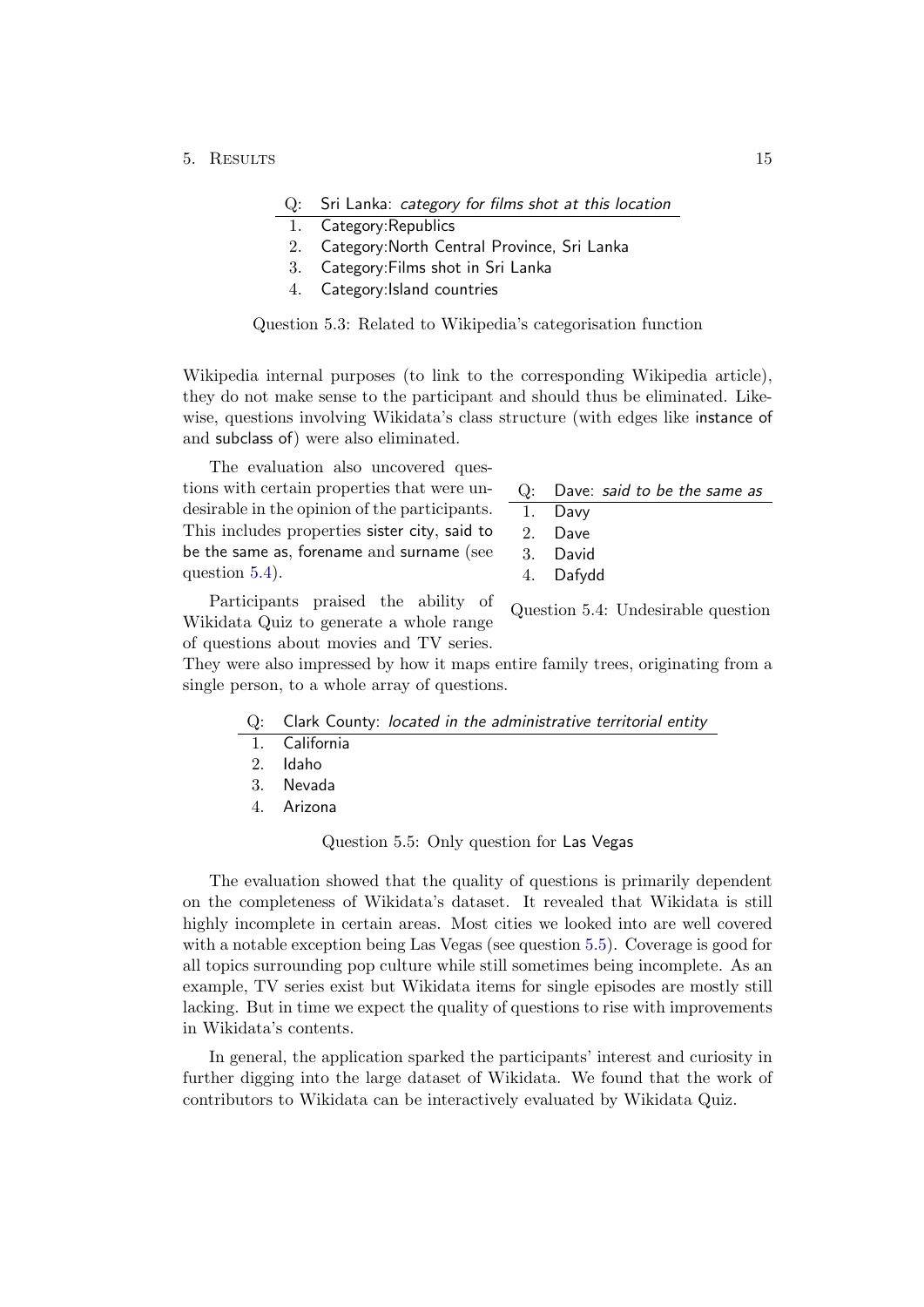

<span id="page-20-1"></span>Figure 5.1: Ratings of 1191 questions from 1 to 5 (worst to best) for three versions

Figure [5.1](#page-20-1) shows how 1191 generated questions were rated for the three statistically significant versions 0.1, 0.4 and 0.5. Initially, participants noticed many trivial questions and reported them, as can be seen from the low ratings. Following versions were under even higher scrutiny, with participants reporting further trivial and also illogical questions.

For the last version, participants reported mostly good questions, as is evident from the higher ratings. Questions with low ratings are ones on topics with few Wikidata claims or are caused by wrong information in Wikidata. Additionally, participants also praised the mixed order that was established by shuffling the generated questions in the last version.

## <span id="page-20-0"></span>5.2 Runtime

Runtime is a great challenge for an application accessing a large knowledge base. The graph is constructed gradually by executing consecutive queries on the graph database. Each query takes several tens of milliseconds. The query for getting incoming claims, i.e. items that reference the current item, even takes several seconds. Depending on subject (e.g. large countries that are referenced a lot) it takes even considerably longer. All these milliseconds accumulate to multiple seconds for large graphs.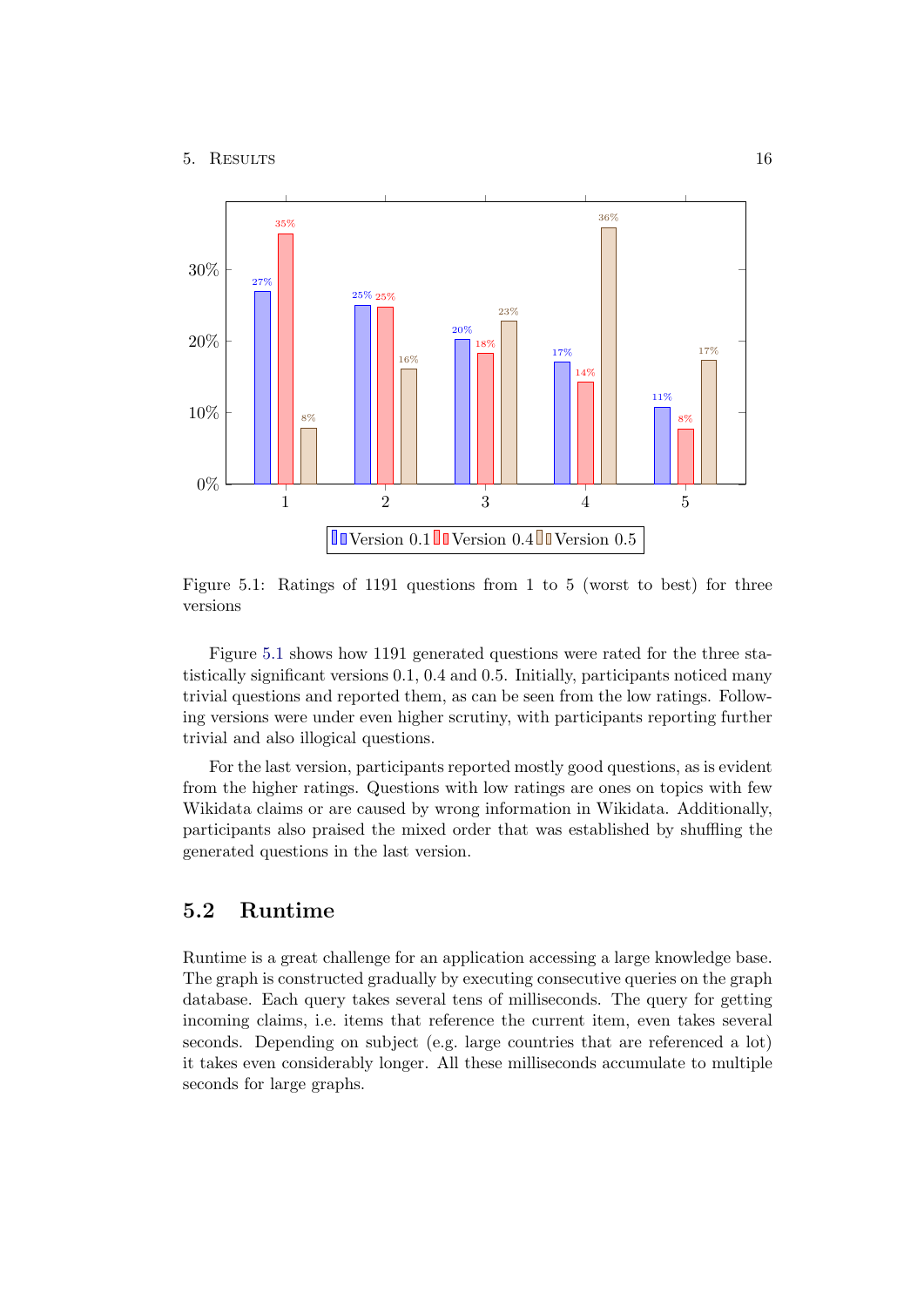#### 5. Results 17

To give an idea on how long participants approximately waited, we determined the average waiting time. For that, we regenerated all questions for the 86 topics participants chose and that were logged. This resulted in an average waiting time of 3.3 seconds. Note that labels were cached in the Redis instance.

| Switzerland                         | 17.3 s           |
|-------------------------------------|------------------|
| Volkswagen                          | $2.3$ s          |
| mathematics                         | 6.3 s            |
| Sun                                 | 9.0 s            |
| The Simpsons                        | $4.5$ s          |
| Albert Einstein                     | $7.4~\mathrm{s}$ |
| Roger Federer                       | 4.3 s            |
| Linus Torvalds                      | 3.3s             |
| Super Nintendo Entertainment System | $0.4$ s          |

We provide an overview of topics and their respective generation time below:

Table 5.6: Generation times for popular Wikidata items in seconds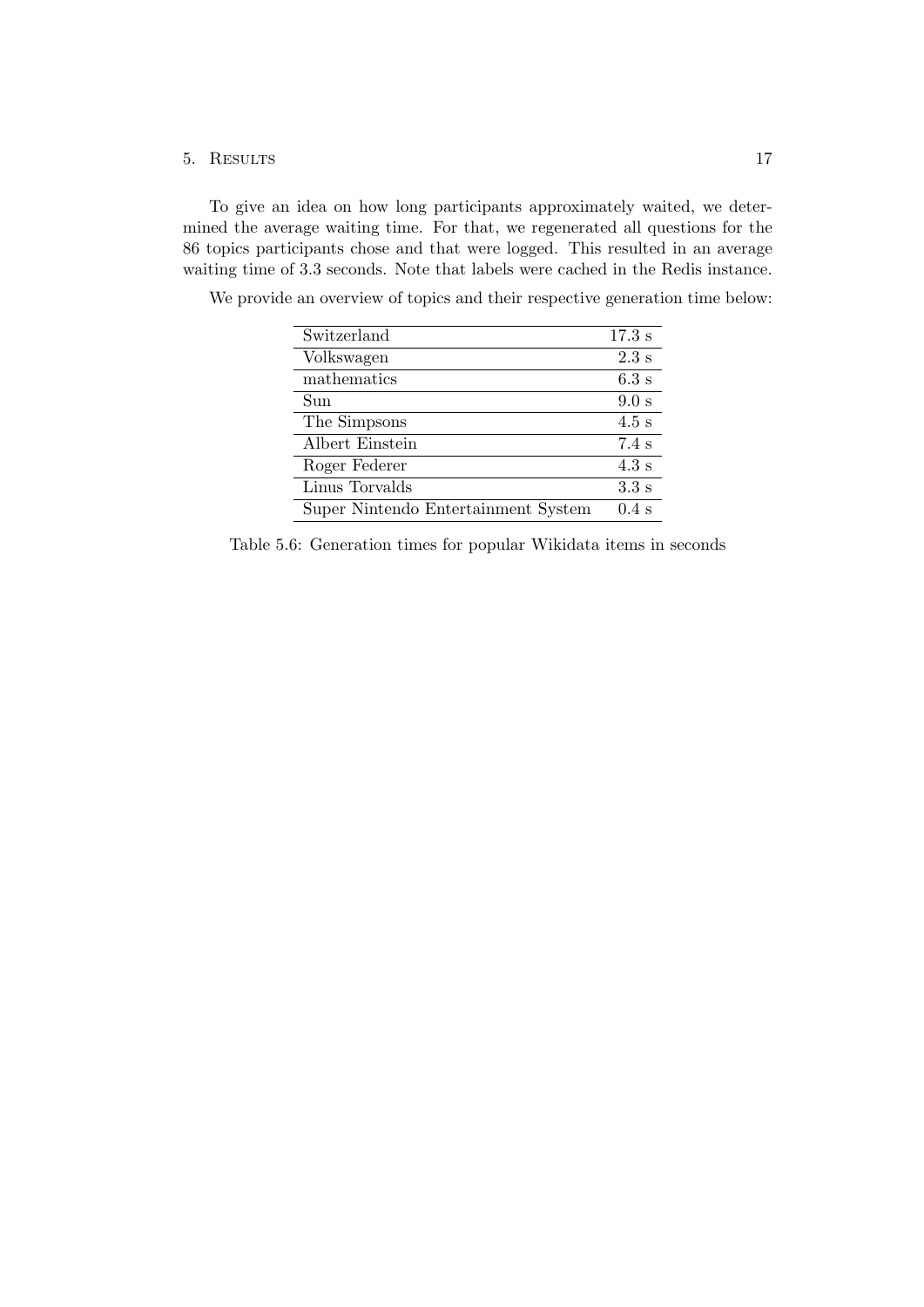## CHAPTER 6

# <span id="page-22-0"></span>Conclusion and Future Work

We introduced an algorithm that allows for automated generation of questions with answers. The algorithm uses a graph that is constructed using structured data from knowledge base Wikidata. We set up a website where users can give feedback on generated questions. Analysis shows that participants found good questions and they saw improvements in the algorithm over time. We found that the incomplete status of Wikidata negatively impacts the quality of the generated graph. We found limits in the types of questions that are suitable for generating from knowledge bases. Based on the positive feedback especially on questions regarding pop culture, we conclude that automated question generation provides benefits for quiz applications in that questions no longer become outdated.

Wikidata is expected to considerably grow over the following years. It has the potential to reduce time spent on the repetitive task of keeping information up to date in general. We see Wikidata Quiz as only one application to depend on structured data. In the future, with knowledge bases becoming more reliable, we predict more reliance on such datasets in other domains as well.

We believe that future work should invest in finding new question types. Good questions can involve asking for values like integers and dates, or requesting users to compare images.

The dataset is so large that even research in graph databases that are optimised for question generation might be of interest. This could include preprocessing the data to find well connected items. Different approaches to finding the major vertices and edges in a subgraph may also be investigated.